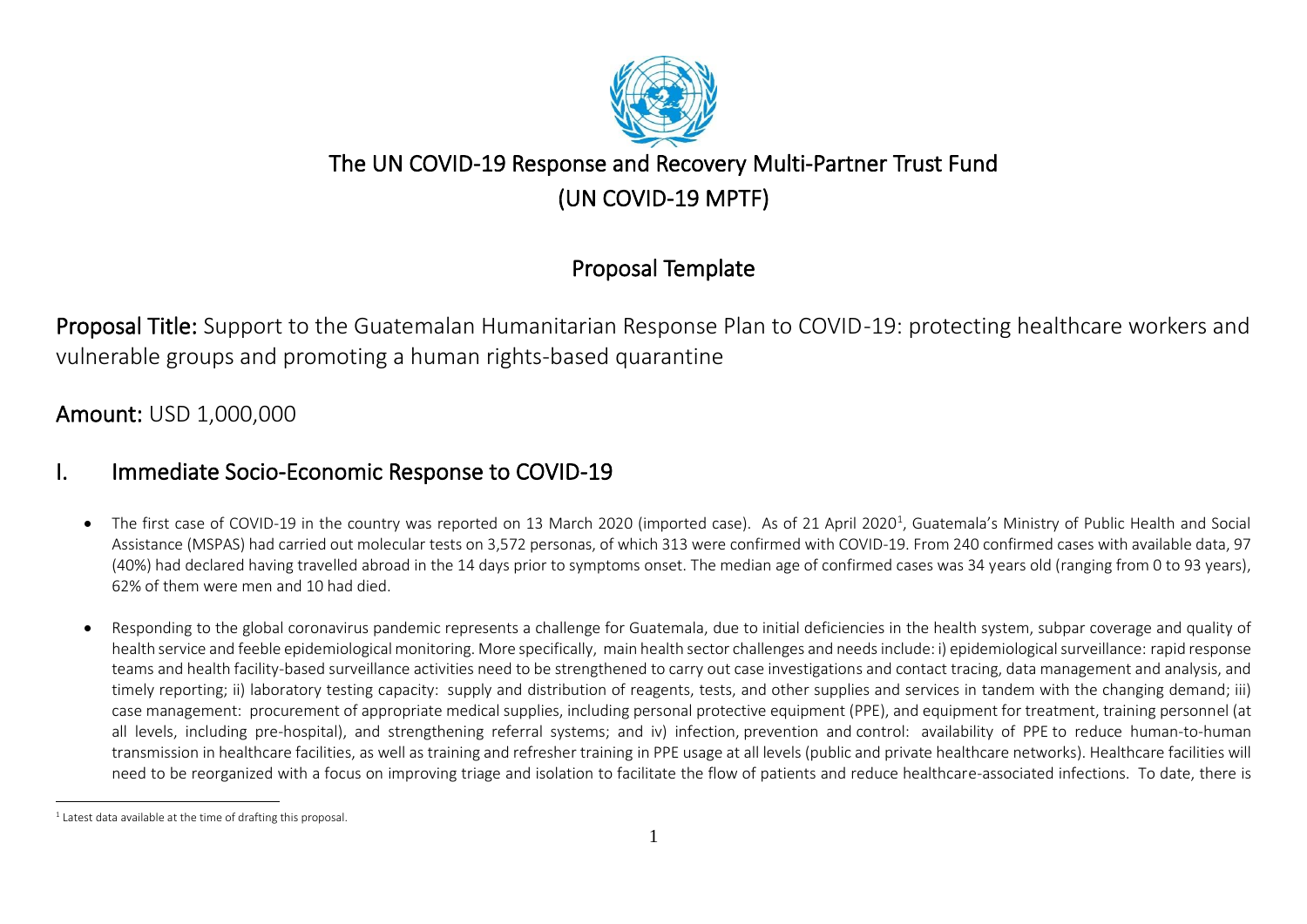also a gap in the establishment of streamlined logistics for COVID-19 dead body management, including body bags and proper PPE for management and transport. A particular need in Guatemala is adopting risk communication using culturally appropriate media channels, presentation methods and language, all informed by evidence. Considering that Guatemala is a multi-ethnic and multilingual country, there is a need to adapt communications on the risk of people to contract the virus and the prevention practices recommended to be implemented by WHO, to culturally sensitive language and presentation, and to ensure that these messages are disseminated through widely used mass media communication channels.

- Guatemala has great inequities in health and social security, gaps which have long been manifested in high rates of maternal mortality and infant mortality. According to recent data reports of the Ministry of Health (2015), the estimated Maternal Mortality Ratio was 108x100,000 live births, the Infant Mortality Ratio was 30x1,000 live births and the Neonatal Mortality Ratio was 18x1,000 live births, associated with the lack of recognition of the problem, difficulty in accessing health services, and limited number and quality of services. The current emergency has exacerbated this situation due to the lockdown and closure of some health services and the overall lack of adequate facilities to provide safe and quality treatment.
- Guatemala has the highest out-of-pocket health expenditure in Latin America and the Caribbean, and low public investment in health (2% of GDP). As such, its vulnerability is national in scope. Despite the country´s emergency preparedness mechanisms being activated since January 2020, WHO ranked Guatemala at the start of March as having a preparedness level 2 (<40%). Moreover, the prevalence of stunting in children under 5 is of 46.5% (DHS, 2015), rendering this population particularly vulnerable. High poverty and adjusted inequality indexes, together with low subnational human development indexes in rural areas (comprised mostly of indigenous communities), make them also vulnerable due to difficulties in accessing health care, and the overall low coverage.
- Of the 384 cases registered as of 23 April 2020, 70 were related to returned/deported migrants both by air and land, which is why it is required to establish and strengthen temporary monitoring centers to test, isolate and monitor returned migrants. Guatemala does not yet have adequate spaces or protocols to assist irregular returned migrants. This poses health risks for all parties involved. As of February 2020, 15,564 people returned to the country (19% more than February 2019)<sup>2</sup>. Since March, there have been "*ad hoc*" irregular returns of Guatemalans, Salvadorans and Hondurans through the Guatemala-Mexico border. Honduran and Salvadoran returnees face dire conditions at the Honduran border.
- Prior to the first confirmed COVID-19 case, initial guidelines directed that returned migrants should pass a verification process undertaken by MSPAS to detect symptoms, followed by a 14-day quarantine at home<sup>3</sup>. However, given the risk of asymptomatic cases, the Ministry of Foreign Relations (MINEX) and the Guatemalan Migration Institute (IGM) developed alternative strategies for extra-domicile quarantine and coordinated with the Directorate General of Civil Aviation (DGAC) to accommodate returnees at the main International Airport to have 24-48 hours of observation, where MSPAS is implementing COVID-19 surveillance/monitoring.
- On April 17, the guidelines and procedures for the reception and transport of returnees were changed and Monitoring Centers were established. Initially, MINEX proposed establishing two centers: i) "Ramiro de Leon Carpio" sports complex for those returning by air; and, ii) a center to be established at Coatepeque Municipality (Quetzaltenango province) for those returned by land (process still ongoing). In the case of unaccompanied children, the Secretariat of Social Welfare of the Presidency (SBS) and the Attorney-General of the Nation (PGN) developed a procedure to facilitate family reintegration. While the families of the returned unaccompanied minors are being located, children remain under the care of the SBS in two centers: i) "*Nuestras Raíces*" ("Our Roots") in Quetzaltenango, for those returning by land; and, ii)

<sup>2</sup> <https://mic.iom.int/webntmi/guatemala> <sup>3</sup> <http://epidemiologia.mspas.gob.gt/informacion/coronavirus-2019-ncov/descargas-coronavirus-covid-19?download=78:actualizacion-guia-epidemiologica-por-covid-19-al-6-de-abril-de-2020>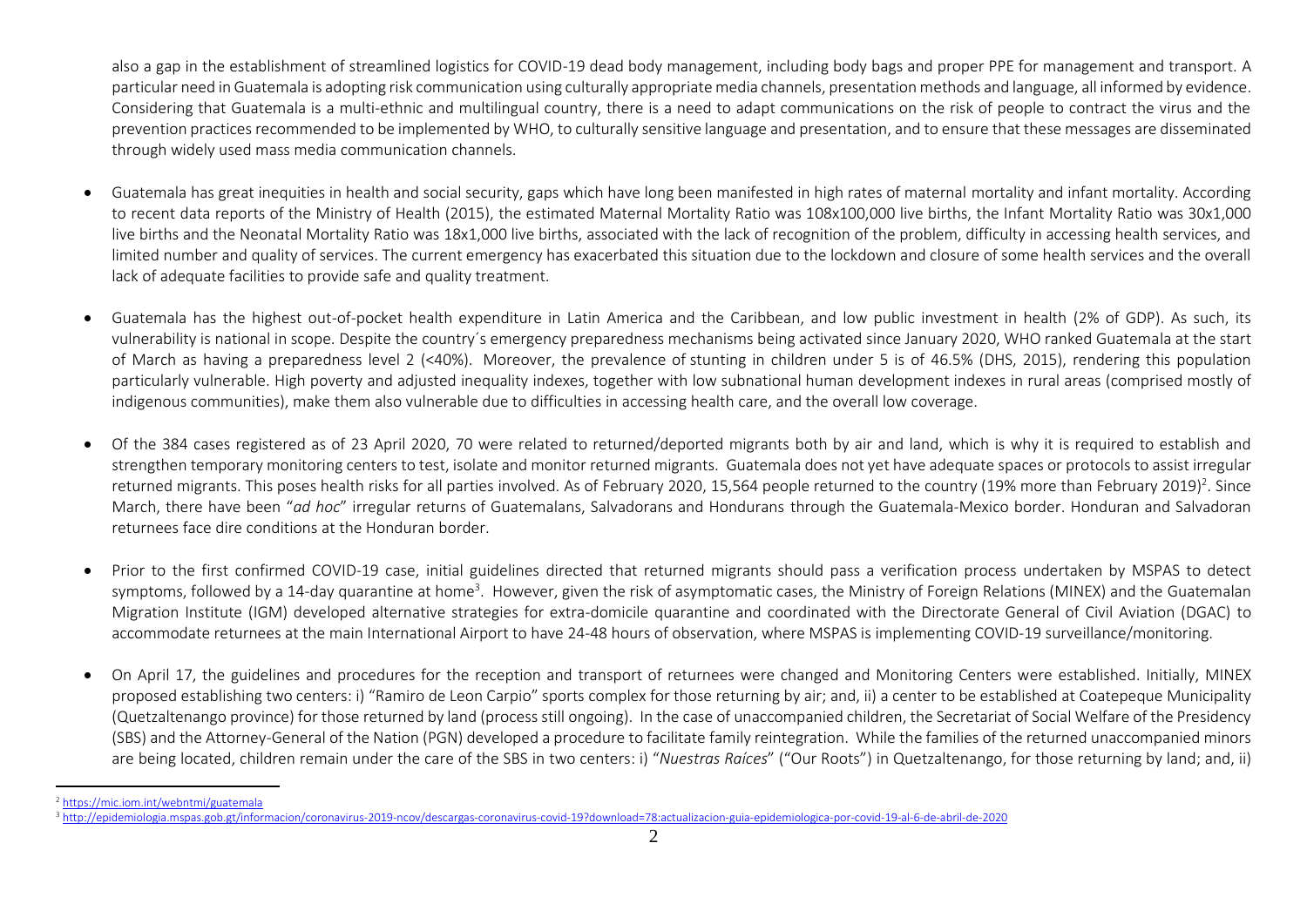a center located in Guatemala City for those returned by air. An additional annex was opened in Guatemala City, given the large number of children and adolescents being returned. In the case of the provinces (*departamentos*) of Huehuetenango and Quetzaltenango, observation/monitoring centers are also being managed by the IGM.<sup>4</sup> All these monitoring centers have needs both in terms of basic personal water, sanitation and hygiene (WASH) kits and other protocols related to their health and well-being.

• On 17 April 2020, the Office of the Human Rights Ombudsperson (*Procuraduría de los Derechos Humanos)*, following investigations carried out by the Ombudsman for Migrants (*Defensoría de las Personas Migrantes)* at the facilities at the International Airport in Guatemala City (*La Aurora*), issued recommendations to the institutions responsible for assisting returned migrants<sup>5</sup> calling for strengthening the practice of solidarity, considering actions taken to date by the institutions of the central government, and urging for respect for the human rights of the returnees.

## II. Solutions proposed

Based on the Guatemalan Humanitarian Response Plan to COVID-19, the Joint Program is focusing on two key issues for the country context, framing the proposal in two components: C1) ensuring health service provision by protecting and training healthcare workers (HCW) and enhancing surveillance and laboratory capacities, including health services for women; and, C2) guaranteeing a human rights-based approach for quarantining returned migrants (since deportations have continued during the pandemic), given that most COVID-19 cases in Guatemala so far have been imported, including from returned migrants.

C1 - Ensuring health service provision by protecting and training healthcare workers and enhancing surveillance and laboratory capacities, including health services for women

- Infection, prevention and control for COVID-19 (IPC) and case management. Activities to reduce human-to-human transmission are essential to protect healthcare workers at all levels. Indeed, infections of COVID-19 in healthcare workers have been reported in other countries, further straining the capacity of national health systems to care for the overflow of patients during an outbreak. Therefore, to help reduce human-to-human transmission in health facilities, PAHO/WHO COVID19 online and IPC verification lists will be employed to guide the re-organization of health services and ensure adequate provision and training for PPE. Also, healthcare workers' (HCW) management of healthcare associated infections (HAI) will be strengthened by means of water, WASH interventions, as well as surveillance assessments and interventions. In addition, healthcare quality will be enhanced by strengthening the local health system capacity, including training and refresher training for HCW at all levels of the integrated healthcare services network.
- Surveillance and laboratory. National capacities need to be brought up to scale quickly to train, implement and supervise the active observation of isolated cases and contact tracing of all COVID-19 cases. Significant work will also be needed to collect and analyze surveillance data, including analysis of disaggregated data (gender, disability, age, ethnicity) for targeted information and response. It is vital that such capacities are taken to scale because their absence would otherwise have a detrimental impact on maintaining surveillance for other epidemic-prone diseases such as influenza, yellow fever, dengue and Zika. To this end, early detection of COVID-19 cases will be supported through existing surveillance systems to inform and improve analysis and decision-making, including reducing the fragmented flow

<sup>4</sup> <https://www.mspas.gob.gt/index.php/noticias/covid-19/casos>

<sup>5</sup> <https://www.pdh.org.gt/61-20-el-procurador-de-los-derechos-humanos-jordan-rodas-andrade-al-pueblo-de-guatemala-manifiesta/>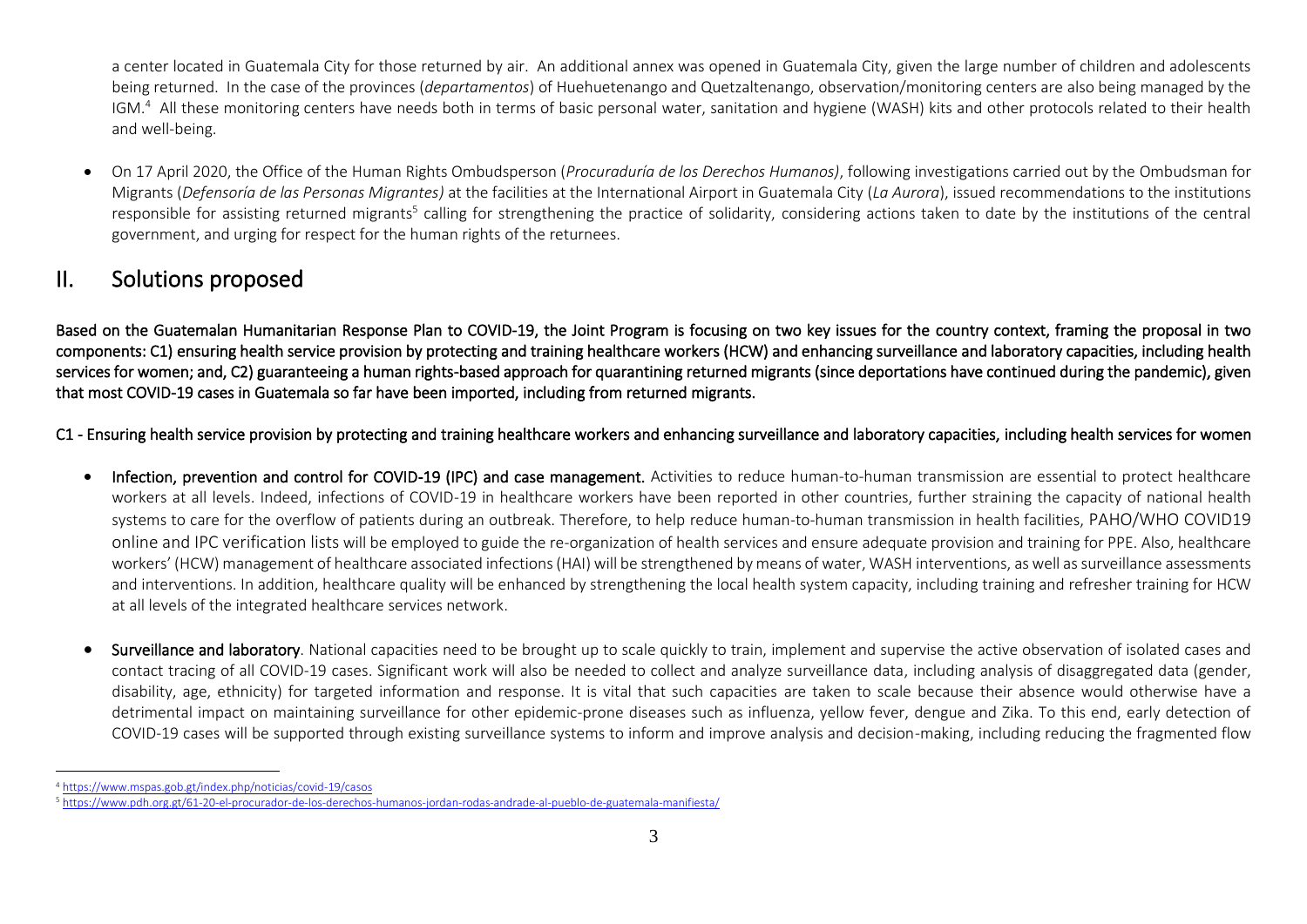of information to promote timely data management for monitoring of cases and tracing of contacts, including for healthcare workers with high-risk exposure. Furthermore, the capacity of the National Health Laboratory will be strengthened for differential diagnosis and confirmation of COVID-19 cases through the required tests, reagents, and human resources to ensure the continuity of services. Logistic and testing capacity will be scaled up as more cases are detected.

Improvement of women's access to health services. Technical assistance will be provided to MSPAS to strengthen regulations and norms, and their application in health services, in order to provide safe, relevant and culturally appropriate spaces to assist pregnant women, women in labour, post-partum, and their newborns, as well as for victims and survivors of sexual violence. These activities will be carried out with the support of the Observatory of Sexual and Reproductive Health (OSAR), under the auspices of the Association for Community Health Services (ASECSA). Complementary to these activities, actions will be undertaken to strengthen the work of doulas, midwives and local emergency committees, women community leaders, and women health providers, by training them and their community-level clients, including about referral systems from the community to institutional services and by providing them with PPE and supplies.

#### C2 - Guaranteeing a human rights-based approach for quarantining returned migrants

- Humanitarian assistance. Considering conditions of returning migrants and given the need to take account differing needs for responding to women, pregnant women, children and men, mechanisms will be identified to ensure an efficient distribution of hygiene and cleaning kits, warm clothing kits, and health and PPE supplies, beneficiaries will be informed about their human rights. Analysis will be carried out to estimate the quantities and types of supplies required for distribution when returnees enter the Monitoring Centers and when they return to their communities of origin. For the latter, provision of transportation is foreseen.
- Psychosocial assistance. To ensure compliance with official measures and to guarantee ordered treatments for cases testing positive or negative, clear, trustworthy and culturally appropriate information will be made available and distributed in line with national protocols for coronavirus response. Individual orientation will be provided based on crisis psychology and evidence, to support the emotional stabilization of those requiring such assistance, and to follow the steps for self-protection. In addition, service providers will be given psychological support and training on effective communication<sup>6</sup> with local authorities and receiving communities to reduce stigmatization and discrimination against returnees.
- Management of Monitoring Centers. Support will be provided in terms of personnel, structures and coordination required to ensure that the Monitoring Centers for returning migrants run by the Government are enabled to carry out the following activities: a) epidemiological surveillance; b) emergency treatment; c) communication and training; d) basic water and sanitation (e.g. availability of gender-separated bathrooms); e) hygiene and cleaning protocols (including the establishment of a process for recording information on returnees who leave the Monitoring Center to facilitate epidemiological follow-up at the level of host communities, in line with national guidelines regarding the arrival, follow-up and duration of returnees' quarantine);<sup>7</sup> and g) advice and support to public institutions for their compliance with treatment standards in different situations. Support will also be provided to staff training them on conduct identification and referrals of returnees who cannot return to their homes or communities due to myriad reasons associated with violence, including gender-based violence (GBV), gang violence, violence against children, and violence against LGTBIQ+, among others.
- Support for returns to communities of origin. In order to ensure a gender and culturally appropriate focus, all proposed actions will develop differentiated

<sup>6</sup> <https://www.paho.org/es/documentos/covid-19-orientaciones-para-comunicar-sobre-enfermedad-por-coronavirus-2019-0> <sup>7</sup> <http://epidemiologia.mspas.gob.gt/informacion/coronavirus-2019-ncov/descargas-coronavirus-covid-19>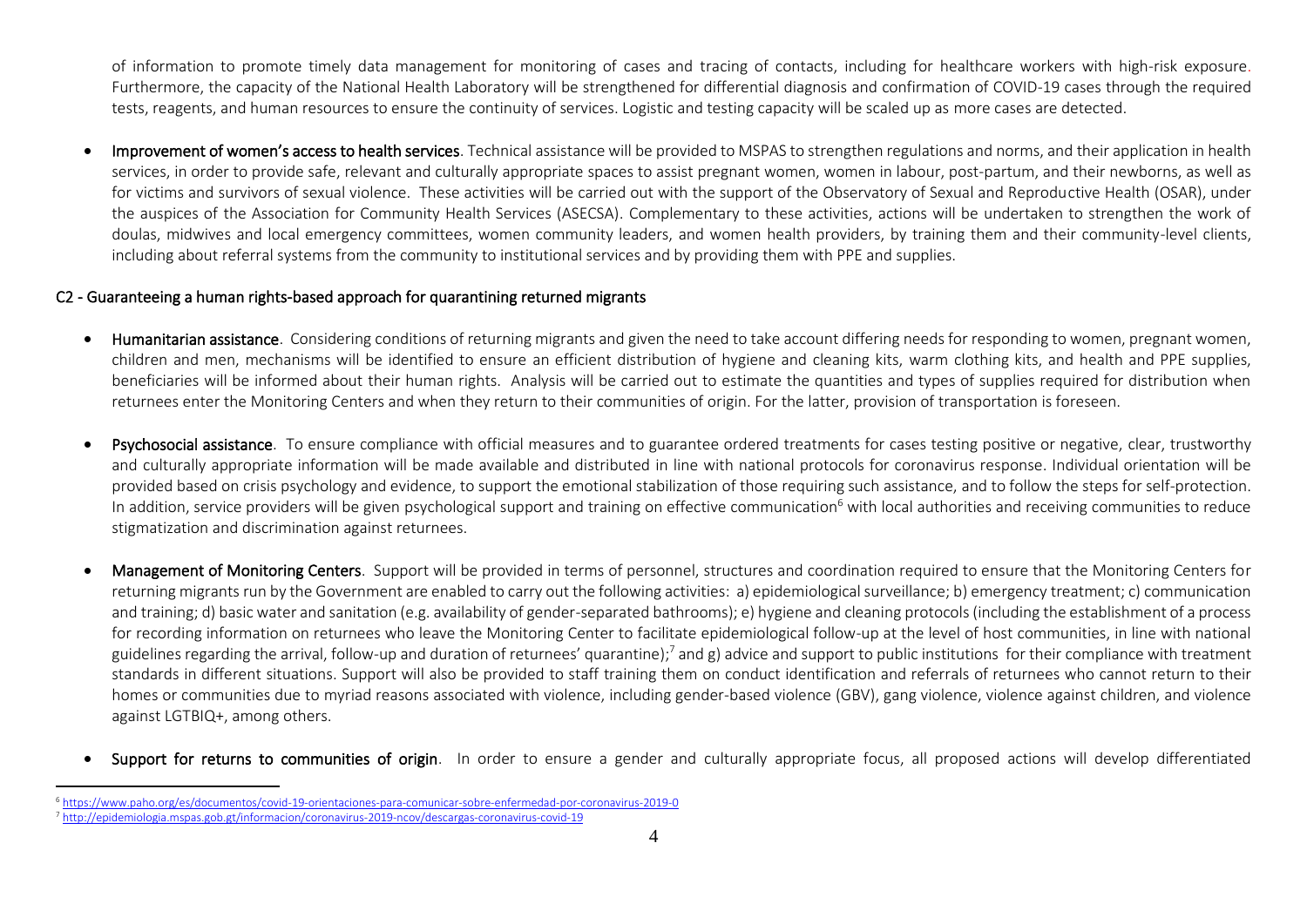methodologies to provide appropriate assistance, especially for children, adolescents, women, and expectant mothers. Concrete actions will be promoted to prevent GBV, especially sexual violence and trafficking of girls, adolescents, women and children. In addition, support will be provided to children who are unable to return to their communities of origin due to situations of violence, through capacity building to PGN and SBS personnel so as to enable them to prepare, accompany and provide follow-up to family and community re-integration, as well as the delivery of support kits to the families of children undergoing quarantine in their communities.

## III. What is the specific need/problem the intervention seeks to address?

- **IPC and case management.** Patients with COVID-19 that present symptoms of respiratory problems may require an invasive procedure (e.g. sampling, intubation, mechanical ventilation, or suction). These procedures generate aerosols and might play a role in disseminating the virus in healthcare facilities. Therefore, healthcare providers should comply with standard precautions and proper use of PPE to stop transmission. This is currently not the case in Guatemala. In addition, there is not an adequate training available to HCW to improve knowledge and practices regarding infection control and case management. There is no HAI surveillance programs nationwide. Finally, health infrastructure and provisional COVID-19 care centers are limited or outdated; access to safe water, sanitation and hygiene is inadequate, and training opportunities for HCW and supplies are limited.
- Surveillance. The flow of information is currently fragmented, with national information systems not yet having the ability to collect s disaggregated data systematically, hence the dearth of sound analysis to support decision-making. Surveillance field teams need reinforcement to conduct case investigation, contact tracing, and management of quarantined and isolated persons to better respond to vulnerable populations at risk of unequal access to health services. In addition, there is no decentralized capacity for the differential diagnosis or confirmation of COVID-19 cases, given limited tests, reagents, and human resources.
- Maternal and neonatal health services and services to respond to sexual violence. In the context of the COVID-19 pandemic, these services have been negatively affected and have become points of additional risk of contagion for women, newborns, and healthcare providers, potentially contributing to increased maternal and neonatal morbidity and mortality. It is critical to identify, assist and refer cases of women who are victims and survivors of sexual violence. To minimize the impact of the COVID-19 pandemic while accessing these services, and to reduce such risks during service delivery, safe and secure spaces must be guaranteed –in maternal and neonatal health services, for integrated responses to sexual violence, gender, culture, community, institutional settings, among others.
- Gaps in the intervention strategy for returned migrants. Despite actions implemented to address the coronavirus emergency (implemented by MINEX, IGM, SBS, PGN and SOSEP)<sup>8</sup>, it is clear that the intervention strategy continues to exhibit operational gaps with respect to protecting human rights of returned migrants, fulfillment of their basic necessities, including psychosocial and health needs, and the adequate identification of those who cannot return to their homes or communities due to violence, including GBV, gang violence, violence against children, and violence against LGTBIQ+, among others. Up to the present, the provision of essential services to the returnees staying in the Monitoring Centers established in Guatemala City has been scarce and mostly spontaneous; for example, food has been provided through donations by government and civil society organizations and there is a lack of hygiene supplies and a lack of support for cleaning and disinfection of the facilities. In addition, the provision of direct assistance for returnees' psychosocial needs, effective epidemiological surveillance, and the development of information and communication processes related to COVID-19 prevention and warning signs, are found wanting. Finally, it should be noted that significant effort is still required to effectively implement the existing protocols to prevent sexual and GBV and human rights violations in the interactions among beneficiaries and between beneficiaries

<sup>&</sup>lt;sup>8</sup> Ministry of External Relations (MINEX), Guatemalan Institute for Migration (IGM), Secretariat for Social Welfare (SBS), Secretariat for Social Work of the First Lady (SOSEP), and Attorney General of the Nation (PGN).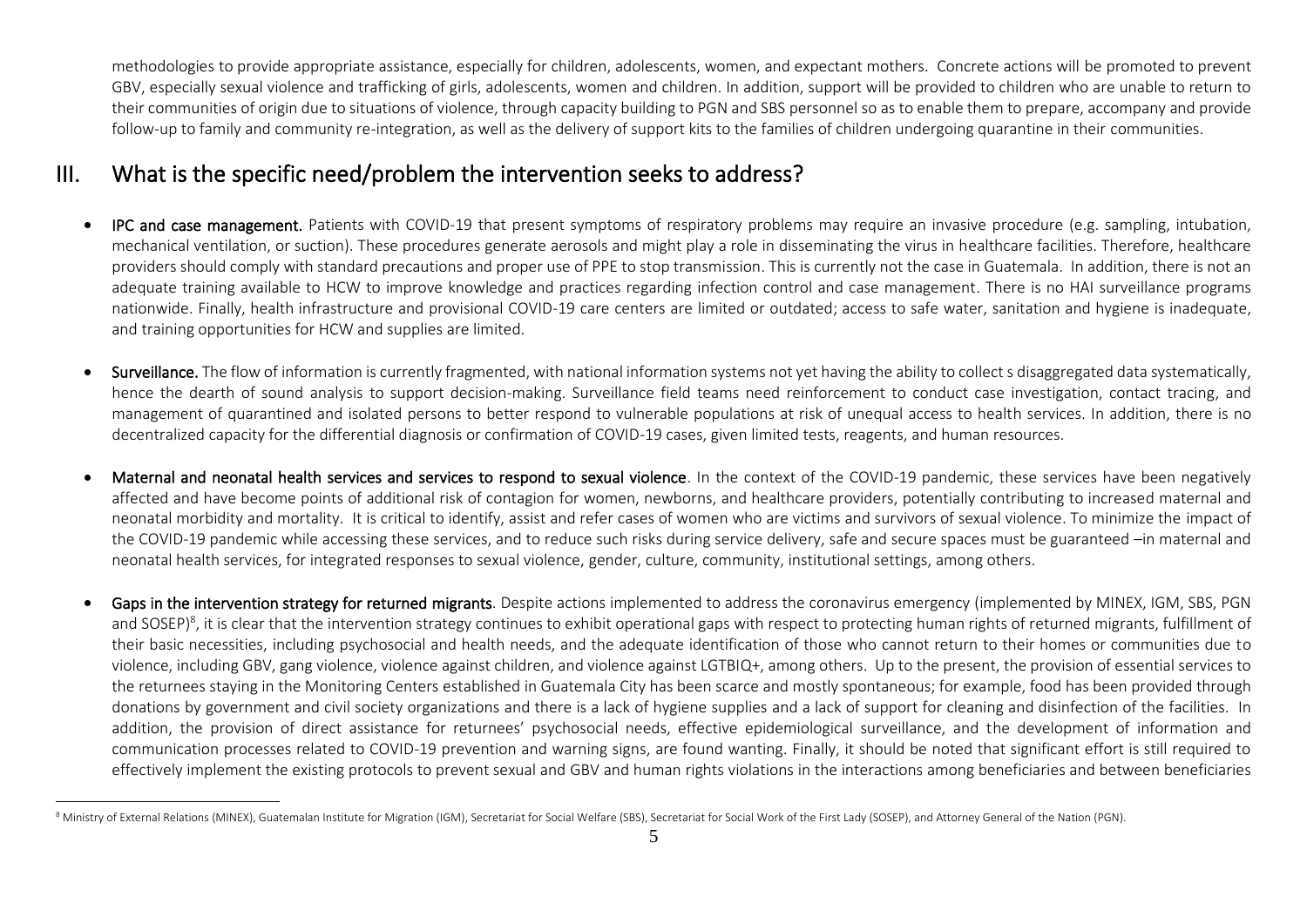and service providers.

Stigma and the rejection of migrant returnees. Migrants returning to their communities often face stigmatization and rejection. For this reason, it is important to ensure a safe and dignified return, and to ensure that those returning are placed in home-based quarantine. The local health system should support local authorities and indigenous leaders to enable them to welcome returnees, and to ensure that returnees remain in their home-based quarantine under the supervision of the public health system. This implies consideration of special support to those unaccompanied children and adolescents who are reunified with their families, and to their families.

## IV. How does this collaborative programme solve the challenge? Please describe your theory of change

The incidence of COVID-19 –and of its humanitarian and socio-economic impact will depend on the containment measures implemented, including the epidemiological surveillance capacity to identify new cases, carry out complete contact tracing to control transmission chains, and the infection prevention and control measures during the management of light, moderate, serious and critical cases. As Guatemala already has the highest out-of-pocket healthcare expenditures in Latin America and the Caribbean, and as it has the lowest health-related public investment rate (2% of GDP), the country faces a significant degree of vulnerability. It is thus foreseeable that there will be an increase in the vulnerability of groups, including children under 5 years, people with underlying health issues, those who are immune-compromised, the elderly, and expecting mothers, as well as migrants, internally displaced populations, and poor and extremely poor rural and indigenous communities with limited access to health services.

Since Guatemala's preparation and response capacity to the coronavirus is defined by WHO as being at level 2 (<40%), national capacities need to be strengthened rapidly to train, implement and supervise the active monitoring of suspected cases and the follow-up of all the contacts of confirmed COVID-19 cases. This situation also requires significant effort to collect and analyze COVID-19 surveillance data. Because of their work overload and their continuous lack of supplies and personnel, integrated services are extremely limited (including sexual and reproductive health services, care for elderly women, care for pregnant and lactating women, women living with HIV, care for those with disabilities, and services for LGTBIQ+), as are programs for mental health and psychosocial assistance.

On the other hand, one of the groups most affected by the present pandemic are returned migrants due to their high degree of vulnerability and the stigmatization and rejection they face upon returning to their communities, and before that in the Monitoring Centers, where essential supplies and services are lacking, this jeopardizing the respect of their human rights.

In this context, the Guatemalan Humanitarian Response Plan to COVID-19 (HRP) -prepared by the UN Humanitarian Country Team- prioritizes actions in the health sector: prevention, containment and response plan for the health sector, protection for health personnel, strengthened isolation and quarantine, including returned migrants, strengthened response capacity and better functioning of the health services network, epidemiological and community surveillance, and strengthened capacity for timely and quality diagnosis. This plan also includes multisectoral interventions: actions to address food security, nutrition, GBV, other gender issues, education, social protection and WASH.

The actions proposed for this Joint Program aim to support the implementation of the HRP and fall under Window 1 of the call to implement actions to suppress the transmission of the virus, focusing particularly on two key issues in the Guatemalan context: i) ensuring health service provision by protecting and training healthcare workers and enhancing surveillance and laboratory capacities, including health services for women; and, ii) guaranteeing a human rights-based approach for quarantining returned migrants (since deportations have continued during the pandemic), given that most COVID-19 cases in Guatemala so far have been imported, including from returned migrants.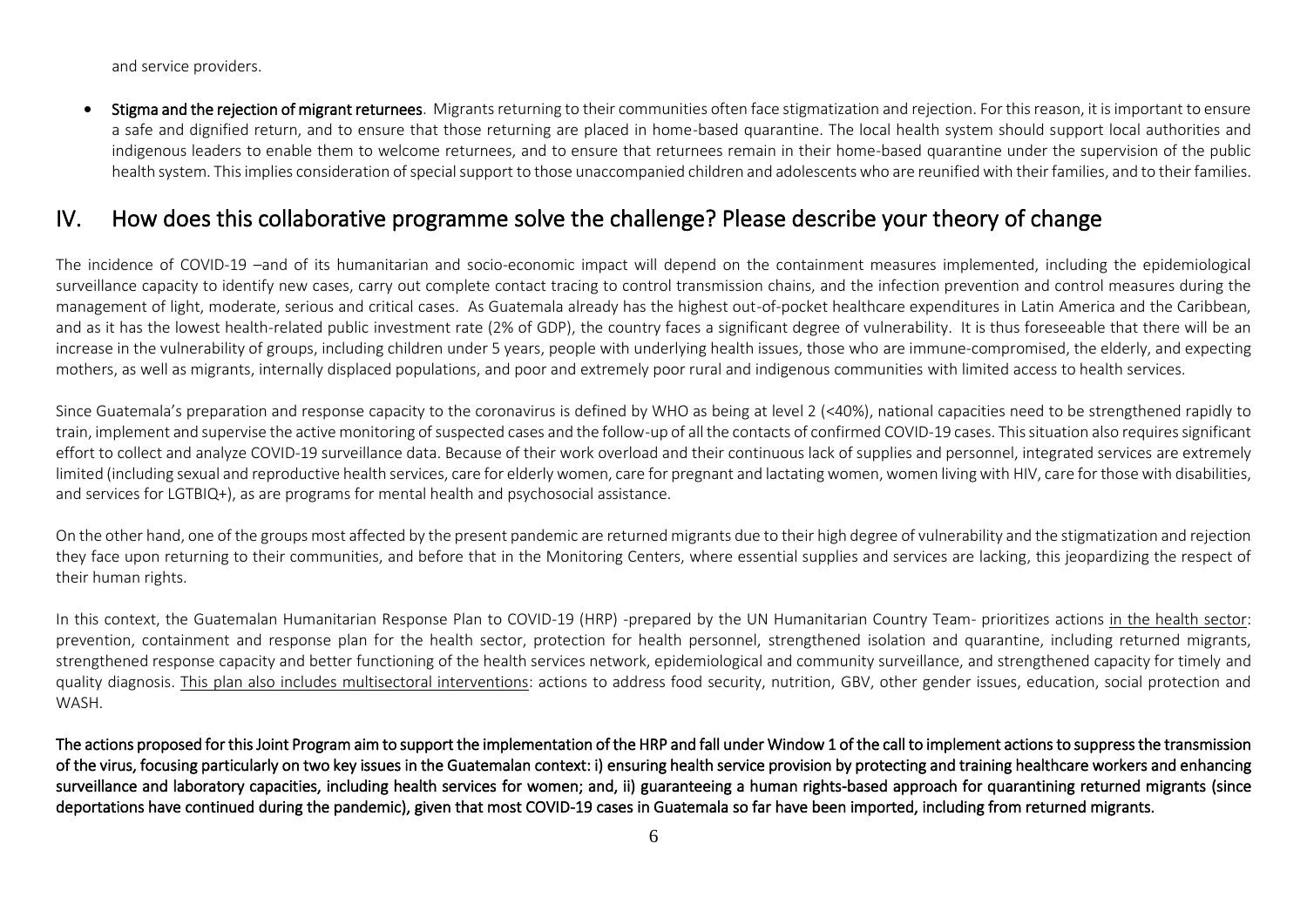The methods proposed for the interventions include direct support to the government in the form of technical assistance, financing of essential services (interrupted or nonexistent) to cope with the emergency, as well as direct service delivery to affected populations, as described in section II.

Consequently, the theory of change for the Joint Program is as follows:

IF, adequate equipment for healthcare workers, organization of services, prevention and control of infections as well as strengthening of capacities are guaranteed; and IF, early detection of cases and their isolation together with contact tracing via strengthened epidemiological surveillance are guaranteed, and diagnostic capacity through an extended laboratory network to effectively and timely manage cases -adapted to living conditions of each case- are strengthened; and IF, access to culturally appropriate health services is guaranteed for expecting mothers, women in labour, post-partum, their newborns and for victims and survivors of sexual violence, establishing safe and secure spaces for providing attention, improving coordination, referral and information systems for decision-making; and IF, government institutions protect the human rights of migrants by satisfying their basic needs, their transportation, their psychosocial needs, and the need for epidemiological surveillance according to national and international standards and ethnic and gender appropriateness; and IF, service providers in the Monitoring Centers and other sites proposed by the government promote dignified assistance to returnees by systematizing information as the basis for action, by acquiring the technical capacity to improve service quality, promoting self-protection, and providing appropriate security measures to prevent contagion; and IF, local communities prepare themselves to receive returnees, supported by local authorities (including indigenous authorities) and with evidence-based information; and IF, Monitoring Centers adequately identify returnees who cannot return to their homes or communities for various reasons related to violence and provide these returnees with advice and assistance so they can complete their quarantine in a dignified and safe manner (including for non-Guatemalan's transiting the country). THEN, it will be possible to save lives, protect healthcare workers, strengthen epidemiological surveillance systems and reduce the transmission of COVID-19 in the most vulnerable populations in Guatemala, including returnees, providing dignified treatment, free of discrimination and stigma, and with adequate protection mechanisms. The implementation of the Joint Program, in addition, will support the achievement of SDG 3 (Good health & well-being), SDG 5 (Gender equality), and SDG 10 (Reduced inequalities).

The main assumptions of the theory of change focus on government leadership, which is consolidated at the national and local level through the governance structure led by MSPAS for the health response, along with the availability of medical supplies and equipment; and, on the other hand, the MINEX and IGM regarding actions for returned migrants. The risks associated with the implementation of the Joint Program are, therefore, operational, political and organizational in nature, regarding: i) global market depletion of PPE and other essential supplies; ii) high turnover of health authorities and interruption of technical cooperation processes; and iii) institutional weaknesses for defining the management of Monitoring Centers for returned migrants. Both components of the proposal will be implemented following a human rights-based approach.

The Joint Program follows the "build back better" principles as it aims to support the restoration/introduction of critical services potentially on a halt during the pandemic (health services and attention to returned migrants, respectively), that will play a critical role in coping with the effects of the emergency for key groups (healthcare workers) as well as vulnerable populations (including women who are most affected), and therefore the restoring or improving of livelihoods and health.

## V. Documentation

On 6 April 2020, Guatemala presented its Humanitarian Response Plan to COVID 19 (*[Plan de Respuesta Humanitaria](https://guatemala.un.org/sites/default/files/2020-04/Plan_Respuesta_COVID-19_Guatemala_Prioridades_Abril_2020.pdf) COVID-19*). This plan was formulated with the humanitarian clusters which were activated in response to the pandemic, including sectors such as: health, social protection, shelters, gender, early recovery, WASH, nutrition, food security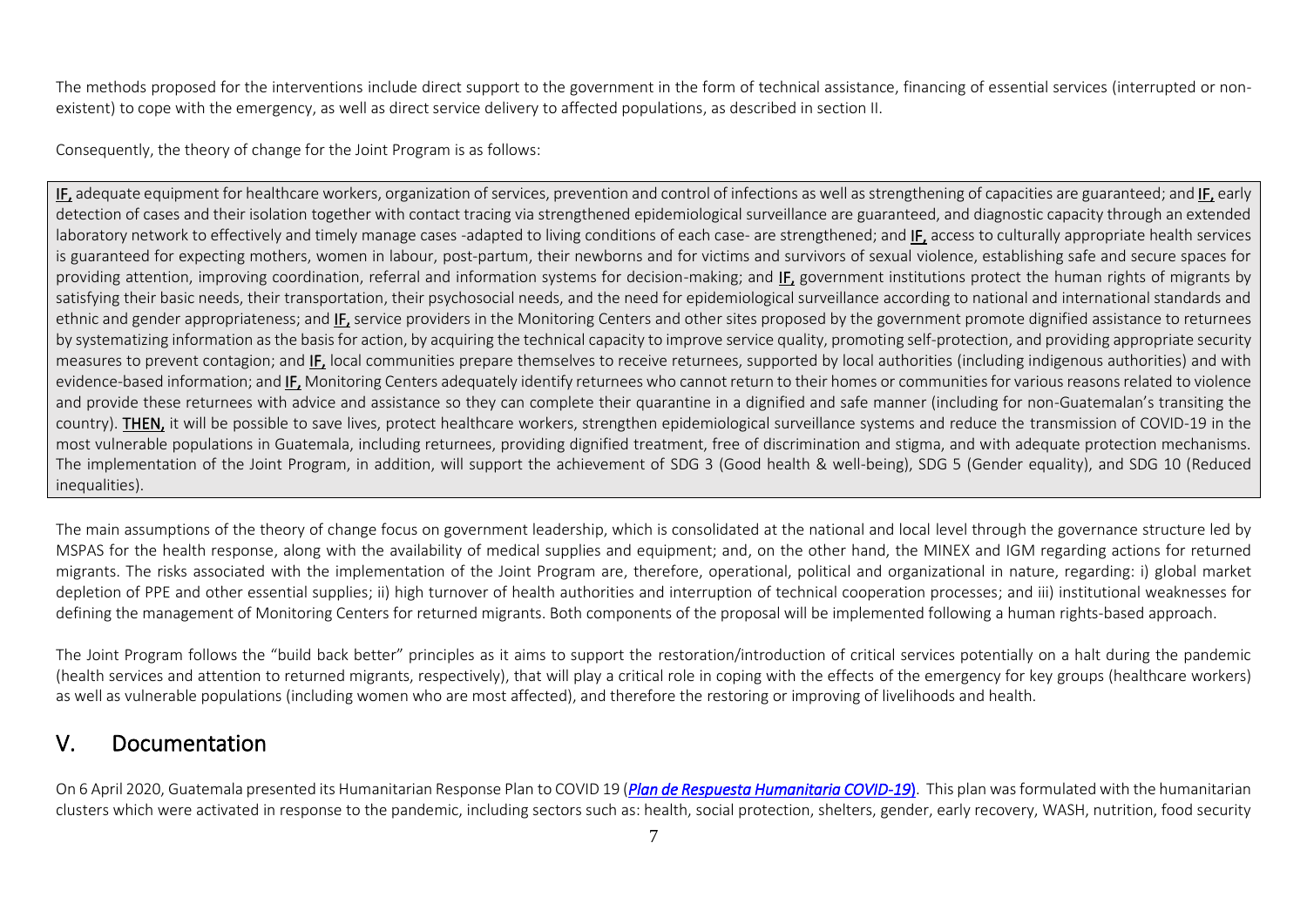and education. These clusters comprise UN agencies, funds and programs (AFPs) and non-governmental organizations (NGOs), with participation of the Guatemalan Government. The three objectives of the HRP are: i) to strengthen the capacity of the MSPAS to contain the health emergency; ii) to respond to the humanitarian needs of the population derived from COVID-19; and iii) to put in place the basis for the socioeconomic recovery in the medium and long term.

It is important to note that the HRP takes into consideration the needs expressed by the Government in its Health Sector Plan for Prevention, Containment and Response (supported by PAHO/WHO) to contain the COVID-19 crisis and the National Emergency and Economic Recovery Program (Phase 1) prepared by the Economic Cabinet. The latter contributed to establishing the basis for a multi-sectoral response focusing on seven priority areas: health, social protection, GBV and gender inequality, food security, nutrition, education, and WASH. At the same time, the HRP served as the basis for the preparation of this Joint Program, which considers government's proposed short-term actions to save lives, protect healthcare personnel, continue epidemiological and community surveillance, strengthen the capacity for timely and quality diagnosis, strengthen health services (including sexual and reproductive health, maternal and neonatal health, institutional and community capacity, and services for the victims and survivors of sexual violence), and provide dignified quarantine for returned migrants, prioritizing those regions of the country most affected and where the majority of inequities are found in terms of services and development.

The [WHO Partners Platform](https://covid-19-response.org/) was presented and discussed initially with the Office of the Vice President, which identified *Secretaría Nacional de Ciencia y Tecnología (SENACYT*) as the focal point for the adoption of the platform in Guatemala. PAHO/WHO, with the support of WHO Geneva Headquarters, facilitated training on the use of the platform with SENACYT's focal point on March 27, 2020. Subsequently, SENACYT's focal point presented the platform during a meeting of the MSPAS Emergency Operations Center (EOC), during which the EOC manager supported its use and suggested that local administration of the platform to be transferred from SENACYT to a focal point identified within the MSPAS Department of International Cooperation. Currently, PAHO/WHO is facilitating the training of the new MSPAS focal point and is starting to upload information to the platform, which will be presented during the next Health Cluster meeting.

## VI. Target population

This Joint Program supports implementation of actions contained and prioritized in the Guatemalan Humanitarian Response Plan to COVID-19 which, as mentioned in the previous section, was developed by the UN AFPs, NGOs and the Government. In addition, for the definition of the target population of this Joint Program, the Government was consulted in order to guarantee that the UN support will reach those populations most affected by the pandemic, with the primary objective of saving lives and containing the transmission of the coronavirus. The target populations for each component of the Joint Program are spelled out below.

#### C1 - Ensuring health service provision by protecting and training healthcare workers and enhancing surveillance and laboratory capacities, including health services for women

The target population is healthcare workers (approx. 700) and the catchment population (13.4 million) of 25 prioritized hospitals spread across 12 provinces (Guatemala, San Marcos, Huehuetenango, Quetzaltenango, Quiché, Petén, Alta Verapaz, Izabal, Chiquimula, Jutiapa, Zacapa y Escuintla) to save lives and reduce transmission, including vulnerable populations, such as indigenous communities, persons with disabilities or at risk for gender-based violence, migrants, accompanied and unaccompanied children, among others.

In addition, this component seeks to improve the services provided for pregnant women by institutions in at least 16 health centers, which have the capacity to provide support for births and newborns, guaranteeing the safety of healthcare staff and strengthening their capacity to provide safe and quality services. Specifically, the program will work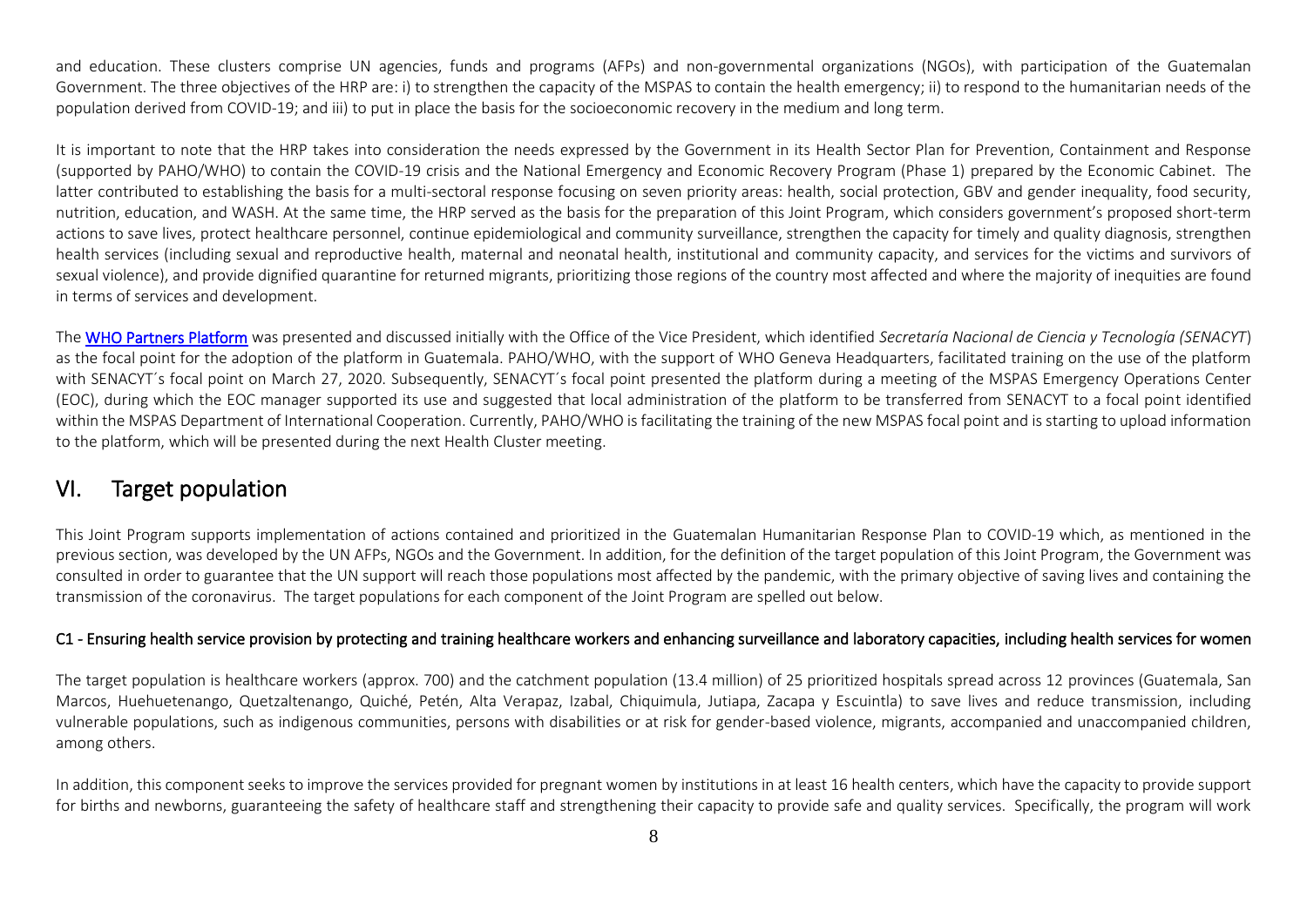with 1,000 traditional birth attendants (*comadronas*), equipping them for their protection and that of their patients. In addition, the program will work with at least 24 local emergency committees to facilitate timely referral in at least 3 priority municipalities in 3 provinces (*departamentos*), which register the greatest number of COVID-19 cases to date: Guatemala, Sacatepequez and Chimaltenango.

#### C2 - Assuring a human rights-based approach to quarantining returned migrants

The target population will comprise returned migrants (adults, unaccompanied children, and family units) who will make use of the Monitoring Centers established by the Government in the provinces (*departamentos*) of Guatemala and Quetzaltenango<sup>9</sup>, as well as the centers for the reception and protection of unaccompanied children and families. Using data and trend information from 2019, it is estimated that the target population will be distributed as follows: 14.7% will be women and 18.7% will be children and adolescents. If the 2019 patterns hold for 2020, it is estimated that approximately 200 people will require shelter each week in each of the 6 Monitoring Centers and, thus, that the total population of beneficiaries will be approximately 7,000 people (this figure includes irregular migrants returning back to Guatemala, as well as those transiting Guatemala to return to their own countries of origin). In addition, the personnel managing the Monitoring Centers and the receiving communities will benefit indirectly by the improvements in the conditions and management of these Centers and the interventions designed to improve self-care and communication to prevent the stigmatization of returnees. Geographically, assistance to unaccompanied children will be provided mainly in the provinces (*departamentos*) of Guatemala and Quetzaltenango at the time of their return to the country, and the support for family and community reintegration will focus principally on the provinces (*departamentos*) of Huehuetenango, San Marcos, Solola and Quiche.

## VII. Who will deliver this solution?

The Recipient UN Organizations (RUNOs) of the Joint Program will be PAHO/WHO (C1 leader), UNFPA (C1), IOM (C2 leader) and UNICEF (C2). They all have accumulated experience, previous solid work, and specialized staff related to the areas of intervention described in this Joint Program. It is important to stress that the RUNOs are already providing some specific support and technical assistance to the Government in responding to the COVID-19 emergency, and that this Joint Program will allow the implementation of complementary efforts and will guarantee an integrated response of greater reach.

The Steering Committee for this Joint Program will include the UN Resident Coordinator and the representatives of the 4 RUNOs, who will meet periodically to make strategic decisions, as well as to discuss with Government counterpart authorities, including the Minister of Public Health and Social Assistance (MSPAS), the Minister of External Relations (MINEX), the Secretary for Social Welfare (SBS), the Secretary for Social Work of the First Lady (SOSEP), the Attorney General (PGN) and the Director of the Guatemalan Institute for Migration (IGM). Considering the characteristics of this Joint Program, the UN team will work in close coordination with government counterparts, and also with civil society organizations, including the Observatory on Sexual and Reproductive Health (OSAR) and the Association for Community Health Services (ASECSA), and other non-governmental partners which are carrying out complementary activities.

The RUNOs will be completely responsible for the administration of the resources detailed in the budget of the Joint Program, in line with its financial rules, norms, policies and administrative procedures. At the technical level, the implementation of the Joint Program will be supported by a technical team consisting of the four RUNOs and will ensure that the planned products and results are reached on time, and will put in place a system for monitoring and evaluation, which will permit follow up on the indicators of the

<sup>9</sup> The Quetzaltenango's center currently operates as a "Sample Collection Center", and the Government of Guatemala is considering transforming it into a "Monitoring Center".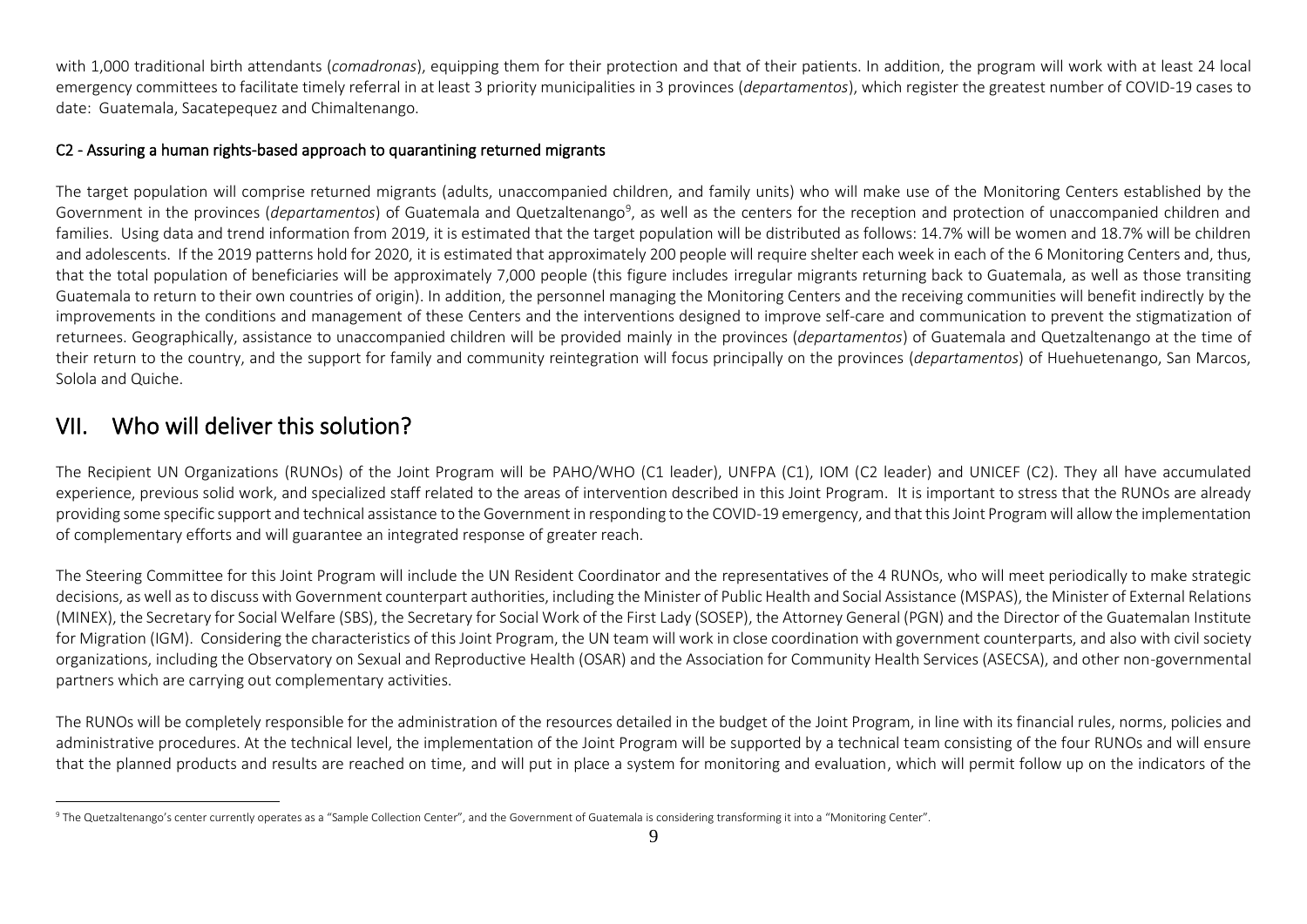outcomes and outputs included in the Results Matrix. With respect to the joint management of the program, the RUNOs will carry out all their activities in close coordination, which will allow the optimization of resources and minimization of overhead and transaction costs.

OHCHR, UNHCR and UN Women will participate as advisory agencies to the Joint Program. The RUNOs may sign interagency agreements with these advisory agencies for them to provide required technical support. OHCHR will ensure a health and human rights approach to the efforts to suppress the transmission of the virus, with particular attention to disseminating information and creating or enhancing capacity amongst health workers (C1), and will provide technical assistance to government institutions involved in order to ensure cultural appropriateness in their interventions and to ensure that the specific situations and needs of various population groups (children, persons with disabilities, indigenous population, women, people on the move) are addressed from a human rights perspective and in line with relevant human rights standards (C1 and C2). UNHCR will support the design of protocols for the identification and referral of people who cannot return to their homes or communities due to violence (including gender-based violence, gang violence, violence against children, and violence against LGTBIQ+, among others), and will contribute, through its partners, to the identification of these people in the Monitoring Centers (C2). UN Women will provide technical advice for the prevention of stigma, discrimination and gender-based violence, with emphasis on returned migrant women (C2).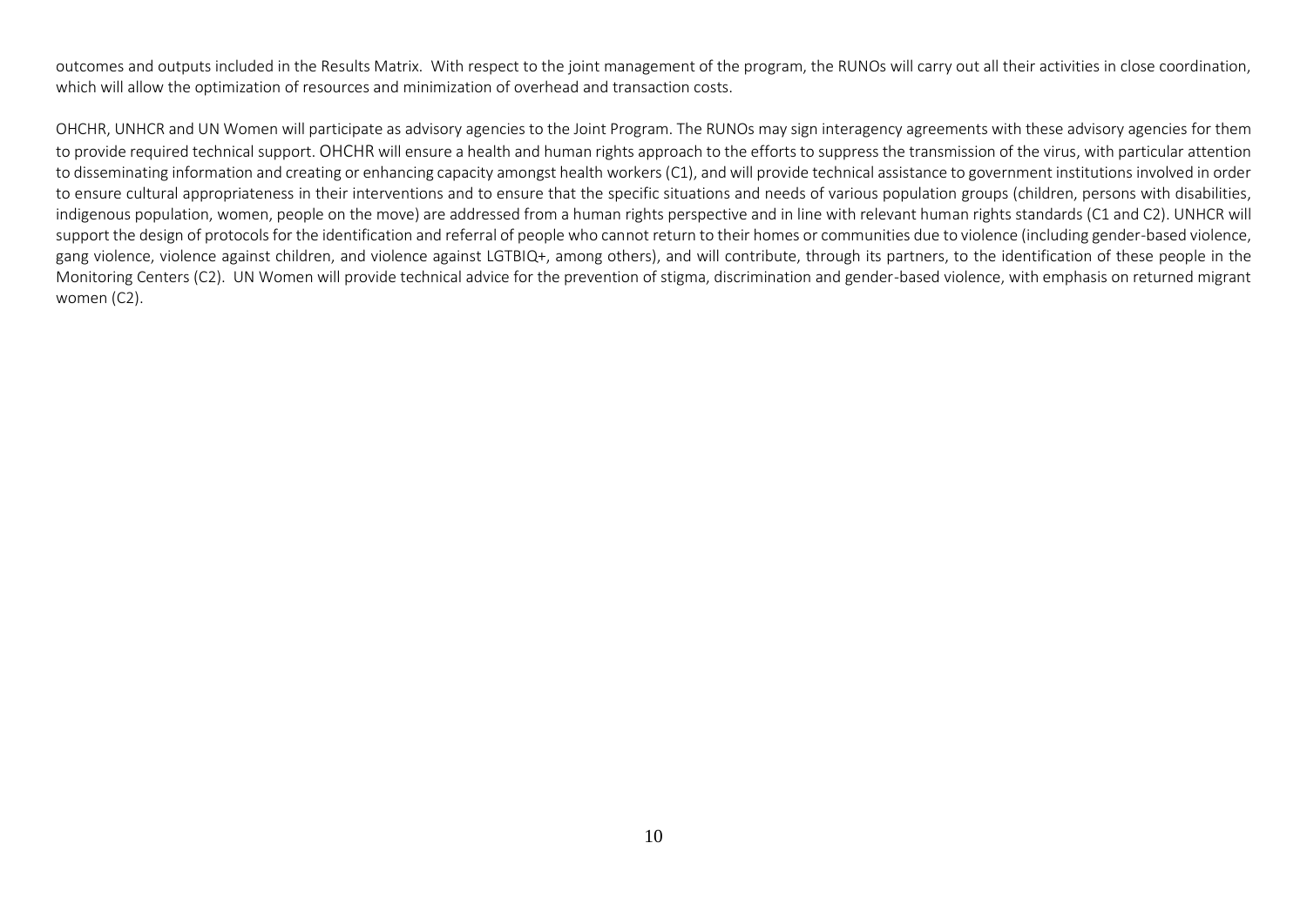# Cover Page

| Contacts                     | Resident Coordinator or Focal Point in his/her Office                                                                                                                                                                                                                                                                                                                                                                                                                                                                                                                                                                                                                                                                                                                                                                                                                                                                                                                                                                                                                                                                                                                                                                            |
|------------------------------|----------------------------------------------------------------------------------------------------------------------------------------------------------------------------------------------------------------------------------------------------------------------------------------------------------------------------------------------------------------------------------------------------------------------------------------------------------------------------------------------------------------------------------------------------------------------------------------------------------------------------------------------------------------------------------------------------------------------------------------------------------------------------------------------------------------------------------------------------------------------------------------------------------------------------------------------------------------------------------------------------------------------------------------------------------------------------------------------------------------------------------------------------------------------------------------------------------------------------------|
|                              | Name: Rebeca Arias Flores                                                                                                                                                                                                                                                                                                                                                                                                                                                                                                                                                                                                                                                                                                                                                                                                                                                                                                                                                                                                                                                                                                                                                                                                        |
|                              | Email: rebeca.arias@one.un.org                                                                                                                                                                                                                                                                                                                                                                                                                                                                                                                                                                                                                                                                                                                                                                                                                                                                                                                                                                                                                                                                                                                                                                                                   |
|                              | Position: Resident Coordinator                                                                                                                                                                                                                                                                                                                                                                                                                                                                                                                                                                                                                                                                                                                                                                                                                                                                                                                                                                                                                                                                                                                                                                                                   |
|                              | Other Email: maria.schaeffer@one.un.org / jaime.garron@un.org                                                                                                                                                                                                                                                                                                                                                                                                                                                                                                                                                                                                                                                                                                                                                                                                                                                                                                                                                                                                                                                                                                                                                                    |
|                              | Telephone: +502 4117-2285                                                                                                                                                                                                                                                                                                                                                                                                                                                                                                                                                                                                                                                                                                                                                                                                                                                                                                                                                                                                                                                                                                                                                                                                        |
|                              | Skype for business: rebeca.arias@one.un.org                                                                                                                                                                                                                                                                                                                                                                                                                                                                                                                                                                                                                                                                                                                                                                                                                                                                                                                                                                                                                                                                                                                                                                                      |
| Description                  | The Joint Program will support the provision of an integrated response to the health and humanitarian emergency caused<br>by COVID-19 pandemic, with the main objective of saving lives. The Joint Program proposes the following 2 components:<br><b>Component 1.</b> Ensure the provision of health services, protecting and training healthcare workers and improving<br>$\bullet$<br>capacity for surveillance and laboratory analyses, including health services for women. This component will be<br>implemented by PAHO/WHO and UNFPA, and the actions will be implemented through the national health system,<br>the goal is to reach 14 out of the 22 provinces ( <i>departamentos</i> ) in the country.<br>Component 2. Provide dignified quarantine to returned migrants with a human rights-based approach, supporting<br>$\bullet$<br>the functioning of six Monitoring Centers, providing humanitarian assistance and psychosocial support to returned<br>migrants, and ensuring a safe return to the communities. This component will be executed by IOM and UNICEF for a<br>target population of approximately 7,000 returned migrants, including men, women, children, adolescents and<br>unaccompanied minors. |
|                              | The Joint Program will have a budget of US\$ 1 million, which will be executed over the next 7 months.                                                                                                                                                                                                                                                                                                                                                                                                                                                                                                                                                                                                                                                                                                                                                                                                                                                                                                                                                                                                                                                                                                                           |
| <b>Universal Markers</b>     | Gender Marker: (bold the selected; pls select one only)                                                                                                                                                                                                                                                                                                                                                                                                                                                                                                                                                                                                                                                                                                                                                                                                                                                                                                                                                                                                                                                                                                                                                                          |
|                              | a) Have gender equality and/or the empowerment of women and girls as the primary or principal objective.                                                                                                                                                                                                                                                                                                                                                                                                                                                                                                                                                                                                                                                                                                                                                                                                                                                                                                                                                                                                                                                                                                                         |
|                              | b) Make a significant contribution to gender equality and/or the empowerment of women and girls;                                                                                                                                                                                                                                                                                                                                                                                                                                                                                                                                                                                                                                                                                                                                                                                                                                                                                                                                                                                                                                                                                                                                 |
|                              | c) Make a limited contribution or no contribution to gender equality and/or the empowerment of women and girls.<br>Human Rights Based Approach to COVID19 Response (bold the selected): Yes/No                                                                                                                                                                                                                                                                                                                                                                                                                                                                                                                                                                                                                                                                                                                                                                                                                                                                                                                                                                                                                                   |
|                              | Considered OHCHR guidance in proposal development UN OHCHR COVID19 Guidance                                                                                                                                                                                                                                                                                                                                                                                                                                                                                                                                                                                                                                                                                                                                                                                                                                                                                                                                                                                                                                                                                                                                                      |
|                              | Fund Windows (bold the selected; pls select one only)                                                                                                                                                                                                                                                                                                                                                                                                                                                                                                                                                                                                                                                                                                                                                                                                                                                                                                                                                                                                                                                                                                                                                                            |
| <b>Fund Specific Markers</b> | Window 1: Enable Governments and Communities to Tackle the Emergency                                                                                                                                                                                                                                                                                                                                                                                                                                                                                                                                                                                                                                                                                                                                                                                                                                                                                                                                                                                                                                                                                                                                                             |
|                              | Window 2: Reduce Social Impact and Promote Economic Response                                                                                                                                                                                                                                                                                                                                                                                                                                                                                                                                                                                                                                                                                                                                                                                                                                                                                                                                                                                                                                                                                                                                                                     |
|                              |                                                                                                                                                                                                                                                                                                                                                                                                                                                                                                                                                                                                                                                                                                                                                                                                                                                                                                                                                                                                                                                                                                                                                                                                                                  |
| Geographical Scope           | Provinces (departamentos): Guatemala, Quetzaltenango, Sacatepequez, Chimaltenango, San Marcos, Huehuetenango,                                                                                                                                                                                                                                                                                                                                                                                                                                                                                                                                                                                                                                                                                                                                                                                                                                                                                                                                                                                                                                                                                                                    |
|                              | Quiche, Solola, Peten, Alta Verapaz, Izabal, Chiquimula, Jutiapa, Zacapa y Escuintla.                                                                                                                                                                                                                                                                                                                                                                                                                                                                                                                                                                                                                                                                                                                                                                                                                                                                                                                                                                                                                                                                                                                                            |
|                              | Country: Guatemala                                                                                                                                                                                                                                                                                                                                                                                                                                                                                                                                                                                                                                                                                                                                                                                                                                                                                                                                                                                                                                                                                                                                                                                                               |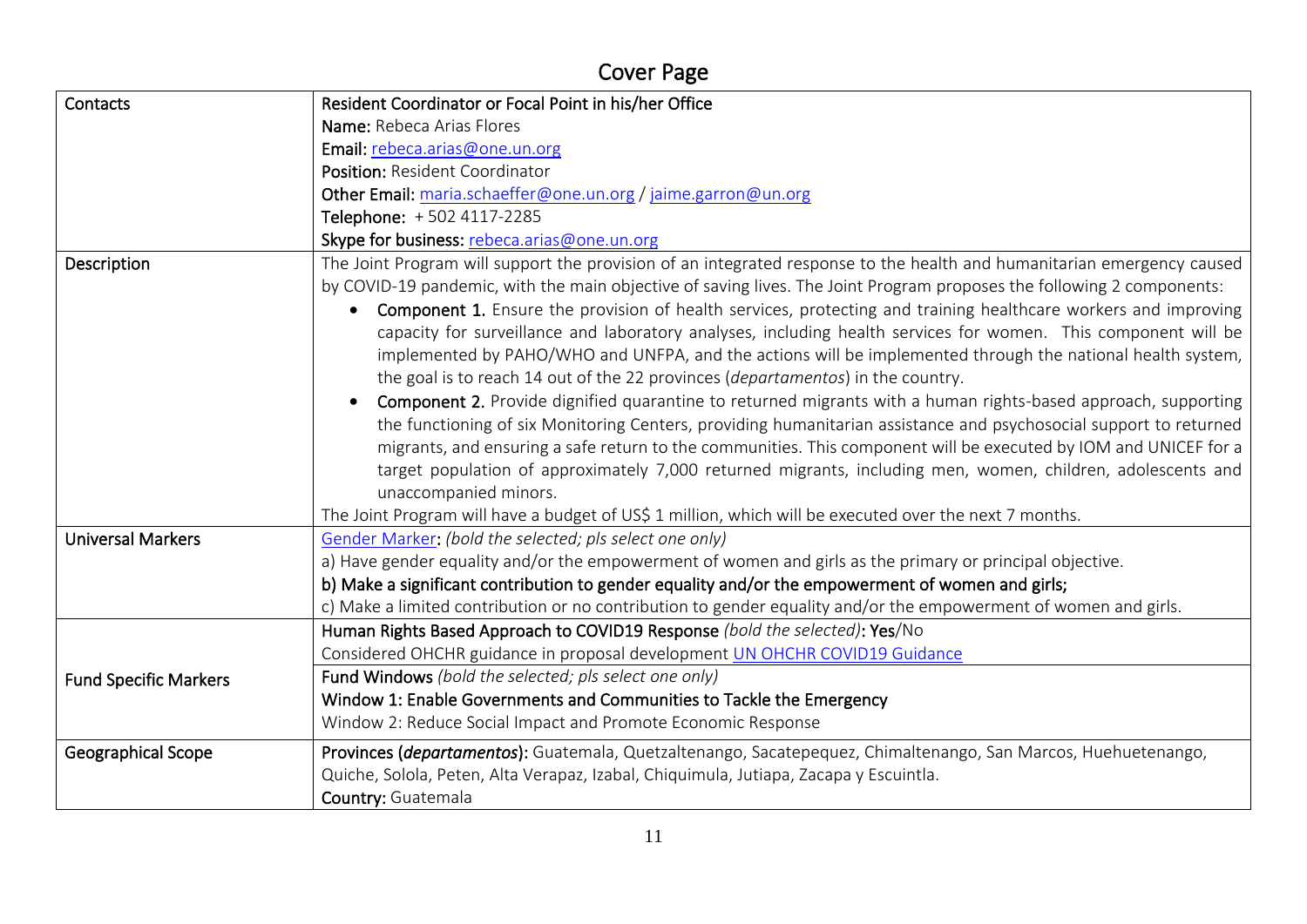| <b>Recipient UN Organizations</b> | PAHO/WHO, UNFPA, IOM, UNICEF                                                                             |                              |             |                                                                                                                                               |  |  |  |  |  |  |
|-----------------------------------|----------------------------------------------------------------------------------------------------------|------------------------------|-------------|-----------------------------------------------------------------------------------------------------------------------------------------------|--|--|--|--|--|--|
| <b>Implementing Partners</b>      | Government institutions: MSPAS, SBS, SOSEP, PGN, IGM, MINEX<br>Civil society organizations: OSAR, ASECSA |                              |             |                                                                                                                                               |  |  |  |  |  |  |
| Program and Project Cost          | <b>Budget</b>                                                                                            | Agency                       | Amount      | Comments                                                                                                                                      |  |  |  |  |  |  |
|                                   | <b>Budget Requested</b>                                                                                  | UNFPA, IOM,<br><b>UNICEF</b> |             | PAHO/WHO, \$1,000,000 Actions in health, gender and assistance<br>to returned migrants foreseen in<br>Components 1 & 2 of this Joint Program. |  |  |  |  |  |  |
|                                   | Co-financing                                                                                             | <b>UNFPA</b>                 | \$75,000    | Technical assistance and supplies for<br>MSPAS and other institutions serving<br>vulnerable women.                                            |  |  |  |  |  |  |
|                                   |                                                                                                          | <b>UNICEF</b>                | \$250,000   | Technical assistance, personnel training<br>and supplies for shelters.                                                                        |  |  |  |  |  |  |
|                                   |                                                                                                          | <b>IOM</b>                   | \$172,103   | Support to MSPAS, shelters (SBS), and<br>ground transport for returned migrants<br>from Mexico, and transport for<br>unaccompanied minors.    |  |  |  |  |  |  |
|                                   | Total                                                                                                    |                              | \$1,497,103 |                                                                                                                                               |  |  |  |  |  |  |
| <b>Comments</b>                   |                                                                                                          |                              |             | The Joint Program will receive advice from UN Women, UNHCR y OHCHR.                                                                           |  |  |  |  |  |  |
| <b>Programme Duration</b>         | <b>Start Date: May 20, 2020</b>                                                                          |                              |             |                                                                                                                                               |  |  |  |  |  |  |
|                                   | Duration (In months): 7 months                                                                           |                              |             |                                                                                                                                               |  |  |  |  |  |  |
|                                   | End Date: December 20, 2020                                                                              |                              |             |                                                                                                                                               |  |  |  |  |  |  |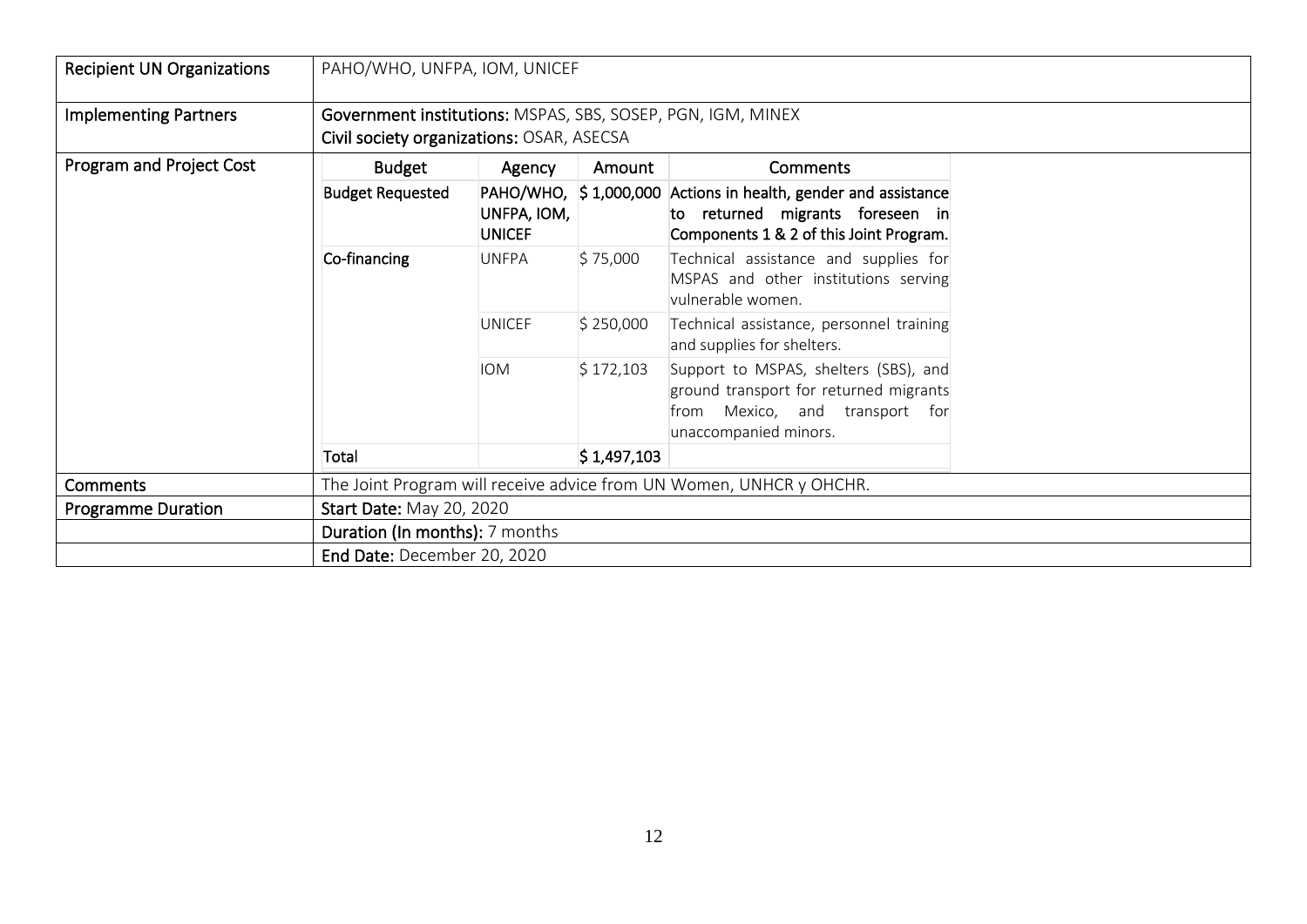## Results Framework

| Window 1.<br>Component 1. | Enable Governments and Communities to Tackle the Emergency                                                                                                                                                                                                                                                                                                                                                 | <b>Outcome Total Budget</b> |                                    |                                                                                |                                 |  |  |  |  |  |  |
|---------------------------|------------------------------------------------------------------------------------------------------------------------------------------------------------------------------------------------------------------------------------------------------------------------------------------------------------------------------------------------------------------------------------------------------------|-----------------------------|------------------------------------|--------------------------------------------------------------------------------|---------------------------------|--|--|--|--|--|--|
| Outcome 1.                | 1.1. Save lives and protect the most vulnerable, including healthcare workers, and reduce transmission                                                                                                                                                                                                                                                                                                     |                             |                                    |                                                                                | USD 500,000                     |  |  |  |  |  |  |
|                           |                                                                                                                                                                                                                                                                                                                                                                                                            | <b>Baseline</b>             | <b>Target</b>                      | Means of<br>verification                                                       | <b>Responsible Organization</b> |  |  |  |  |  |  |
| Outcome Indicator         | 1.1.a. Number of prioritized COVID-19 hospitals<br>with standards in IPC and reorganization of<br>services.                                                                                                                                                                                                                                                                                                | $\mathsf{O}\xspace$         | 22                                 | PAHO/WHO<br>COVID19 online<br>and<br><b>IPC</b><br>verification lists          | PAHO/WHO                        |  |  |  |  |  |  |
|                           | 1.1.b. Number of healthcare workers in<br>prioritized COVID-19 hospitals trained in use of<br>PPE and with adequate supplies                                                                                                                                                                                                                                                                               | $\mathbf{O}$                | 700<br>(female: 455,<br>male: 245) | Attendance<br>and<br>roster<br>hospital<br>equipment<br>supplies<br>calculator | PAHO/WHO                        |  |  |  |  |  |  |
| Outputs                   | 1.1.1. Reorganization of health facilities for COVID-19 treatment.                                                                                                                                                                                                                                                                                                                                         |                             |                                    |                                                                                |                                 |  |  |  |  |  |  |
|                           | 1.2.1. Strengthened infection prevention and control in all COVID-19 prioritized hospitals.                                                                                                                                                                                                                                                                                                                |                             |                                    |                                                                                |                                 |  |  |  |  |  |  |
|                           | 1.3.1. Reinforced active case finding and enhanced existing surveillance systems to enable monitoring of COVID19 transmission.                                                                                                                                                                                                                                                                             |                             |                                    |                                                                                |                                 |  |  |  |  |  |  |
|                           | 1.4.1. Strengthened maternal and neonatal health services for pregnant women and their newborns and for women who are victims or survivors<br>of sexual violence, through the provision of safe, secure and quality spaces, reinforcing the work of traditional birth attendants, and applying<br>norms and protocols designed or adapted to reduce the impact of the COVID-19 pandemic on these services. |                             |                                    |                                                                                |                                 |  |  |  |  |  |  |
|                           | 1.1.1.a. Number of prioritized hospitals for                                                                                                                                                                                                                                                                                                                                                               | $\Omega$                    | 22                                 | PAHO/WHO                                                                       | PAHO/WHO                        |  |  |  |  |  |  |
| <b>Output Indicators</b>  | COVID19 treatment scoring at least 60% in<br>reorganization standards                                                                                                                                                                                                                                                                                                                                      |                             |                                    | COVID19 online<br>verification list                                            |                                 |  |  |  |  |  |  |
|                           | 1.2.1.a. Number of prioritized hospitals for<br>COVID19 treatment scoring at least 60% of IPC<br>standards                                                                                                                                                                                                                                                                                                 | $\mathbf{0}$                | 22                                 | PAHO/WHO<br>COVID19 IPC<br>verification list                                   | PAHO/WHO                        |  |  |  |  |  |  |
|                           | 1.3.1.a. Number of prioritized health area<br>directorates<br>with<br>operative<br>COVID19<br>surveillance systems.                                                                                                                                                                                                                                                                                        | $\mathsf{O}\xspace$         | 15                                 | PAHO/WHO<br>COVID19<br>surveillance<br>checklist                               | PAHO/WHO                        |  |  |  |  |  |  |
|                           | 1.4.1.a. Number of health services with safe,<br>secure and quality areas where assistance can be<br>provided to pregnant women and their                                                                                                                                                                                                                                                                  | $\mathsf{O}\xspace$         | 16                                 | UNFPA, MSPAS,<br>and OSAR<br>reports                                           | <b>UNFPA</b>                    |  |  |  |  |  |  |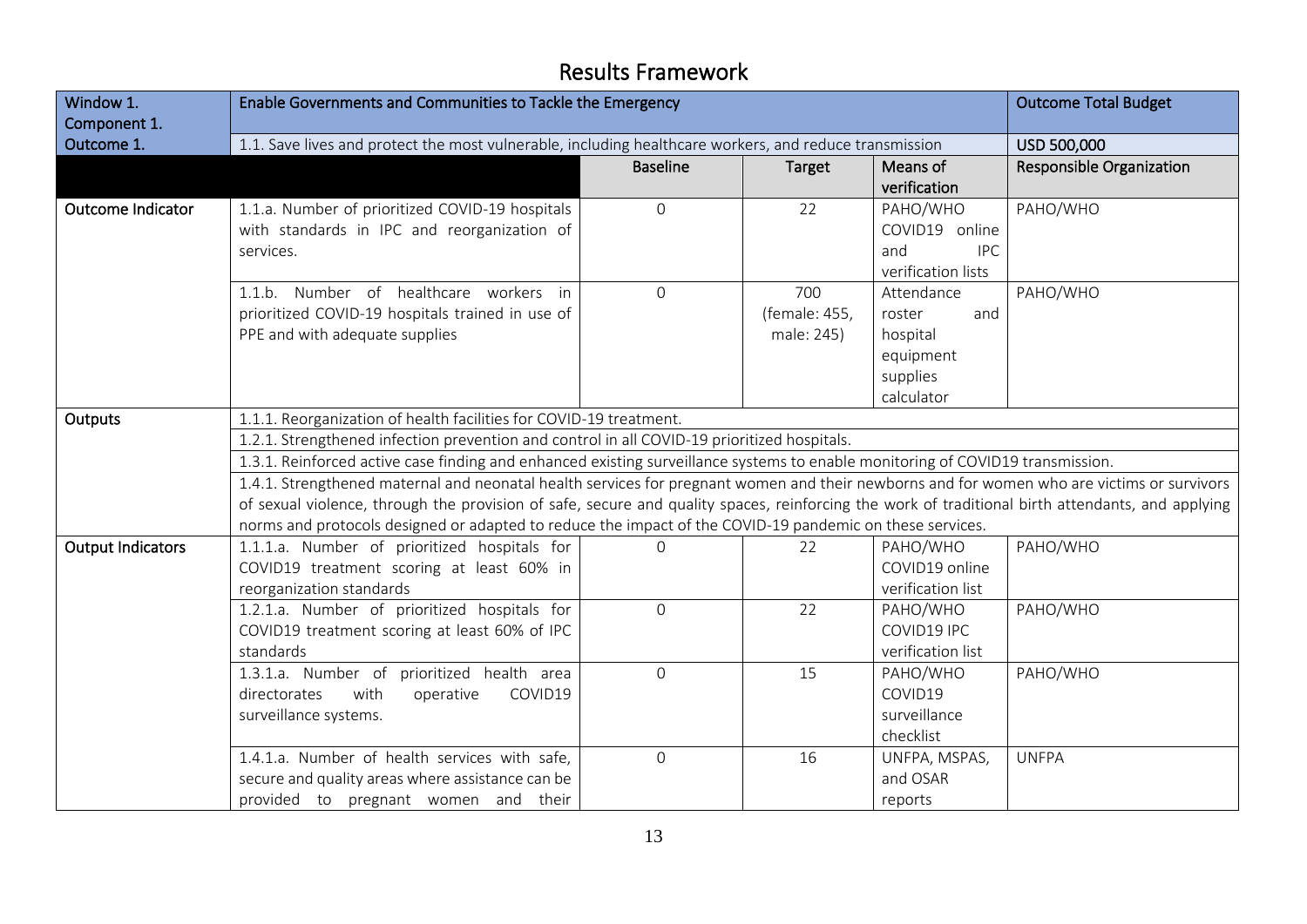|                          | newborns.                                                                                                                                            |                               |                                  |                          |                             |
|--------------------------|------------------------------------------------------------------------------------------------------------------------------------------------------|-------------------------------|----------------------------------|--------------------------|-----------------------------|
|                          | 1.4.1.b. Number of tradition birth attendants                                                                                                        | $\mathbf{O}$                  | 1,000                            | UNFPA, MSPAS,            | <b>UNFPA</b>                |
|                          | equipped to provide safe and quality service.                                                                                                        |                               |                                  | and ASECSA               |                             |
|                          |                                                                                                                                                      |                               |                                  | reports                  |                             |
|                          | 1.4.1.c. Number of health services with safe,                                                                                                        | $\overline{O}$                | 16                               | UNFPA and                | <b>UNFPA</b>                |
|                          | secure and quality areas for providing assistance                                                                                                    |                               |                                  | <b>MSPAS reports</b>     |                             |
|                          | to women who are victims or survivors of sexual                                                                                                      |                               |                                  |                          |                             |
|                          | violence.                                                                                                                                            |                               |                                  |                          |                             |
| Window 1.                | Enable Governments and Communities to Tackle the Emergency                                                                                           |                               |                                  |                          | <b>Outcome Total Budget</b> |
| Component 2.             |                                                                                                                                                      |                               |                                  |                          |                             |
| Proposal outcome         | 2.1. Returned migrants complete quarantine processes in line with national guidelines and their health condition                                     |                               |                                  |                          | USD 500,000                 |
|                          | and are reintegrated with their families and communities.                                                                                            |                               |                                  |                          |                             |
|                          |                                                                                                                                                      | <b>Baseline</b>               | <b>Target</b>                    | Means of                 | Responsible Org             |
|                          |                                                                                                                                                      |                               |                                  | verification             |                             |
| <b>Outcome Indicator</b> | 2.1.a. Number of returned migrants who                                                                                                               | $\mathbf{0}$                  | 100%                             | Certifications of        | <b>IOM</b>                  |
|                          | complete a dignified quarantine and return to                                                                                                        |                               |                                  | release<br>from          | <b>UNICEF</b>               |
|                          | their communities of origin with certification of                                                                                                    |                               |                                  | Monitoring               | Monitoring Centers          |
|                          | their health condition.                                                                                                                              |                               |                                  | Centers in line          |                             |
|                          |                                                                                                                                                      |                               |                                  | with<br>national         |                             |
|                          |                                                                                                                                                      |                               |                                  | norms.                   |                             |
| Outputs                  | 2.1.1. Unaccompanied minors deported by air and ground transportation are reintegrated with their families and communities safely and with           |                               |                                  |                          |                             |
|                          | dignity, following health and child protection guidelines established by the Government.                                                             |                               |                                  |                          |                             |
|                          | 2.2.1. Family units - normally comprising mothers and their children - are reintegrated with their families and communities safely and with dignity, |                               |                                  |                          |                             |
|                          | following health and child protection guidelines established by the Government.                                                                      |                               |                                  |                          |                             |
|                          | 2.3.1 Returned migrants who cannot return to their homes or communities for reasons related to violence (including GBV, gang violence, violence      |                               |                                  |                          |                             |
|                          | against children, and violence against LGTBIQ+, among others), are identified and assisted to complete a safe and dignified quarantine.              |                               |                                  |                          |                             |
|                          | 2.4.1. Returned migrants received humanitarian and dignified psychosocial assistance in Monitoring Centers and are reintegrated with their           |                               |                                  |                          |                             |
|                          | communities having completed established procedures and requirements.                                                                                |                               |                                  |                          |                             |
| <b>Output Indicators</b> | 2.1.1.a. Number of unaccompanied minors who<br>are reintegrated with their families and                                                              | 292 unaccompanied<br>minor    | 875                              | Registry of the<br>SBS   | <b>UNICEF</b>               |
|                          | communities in a safe and dignified manner.                                                                                                          | returnees<br>from 23 March-16 | unaccompanied<br>minor returnees |                          |                             |
|                          |                                                                                                                                                      | April 2020.                   |                                  |                          |                             |
|                          |                                                                                                                                                      |                               | (boys: 612, girls:<br>263)       |                          |                             |
|                          | 2.2.1.a. Number of family units who are                                                                                                              | 834 returned family           | 600<br>returned                  |                          | <b>UNICEF</b>               |
|                          | reintegrated with their families and communities                                                                                                     | units from January to         | family units                     | Registry of the<br>SOSEP |                             |
|                          | in a safe and dignified manner.                                                                                                                      | 17 April 2020                 |                                  |                          |                             |
|                          |                                                                                                                                                      |                               |                                  |                          |                             |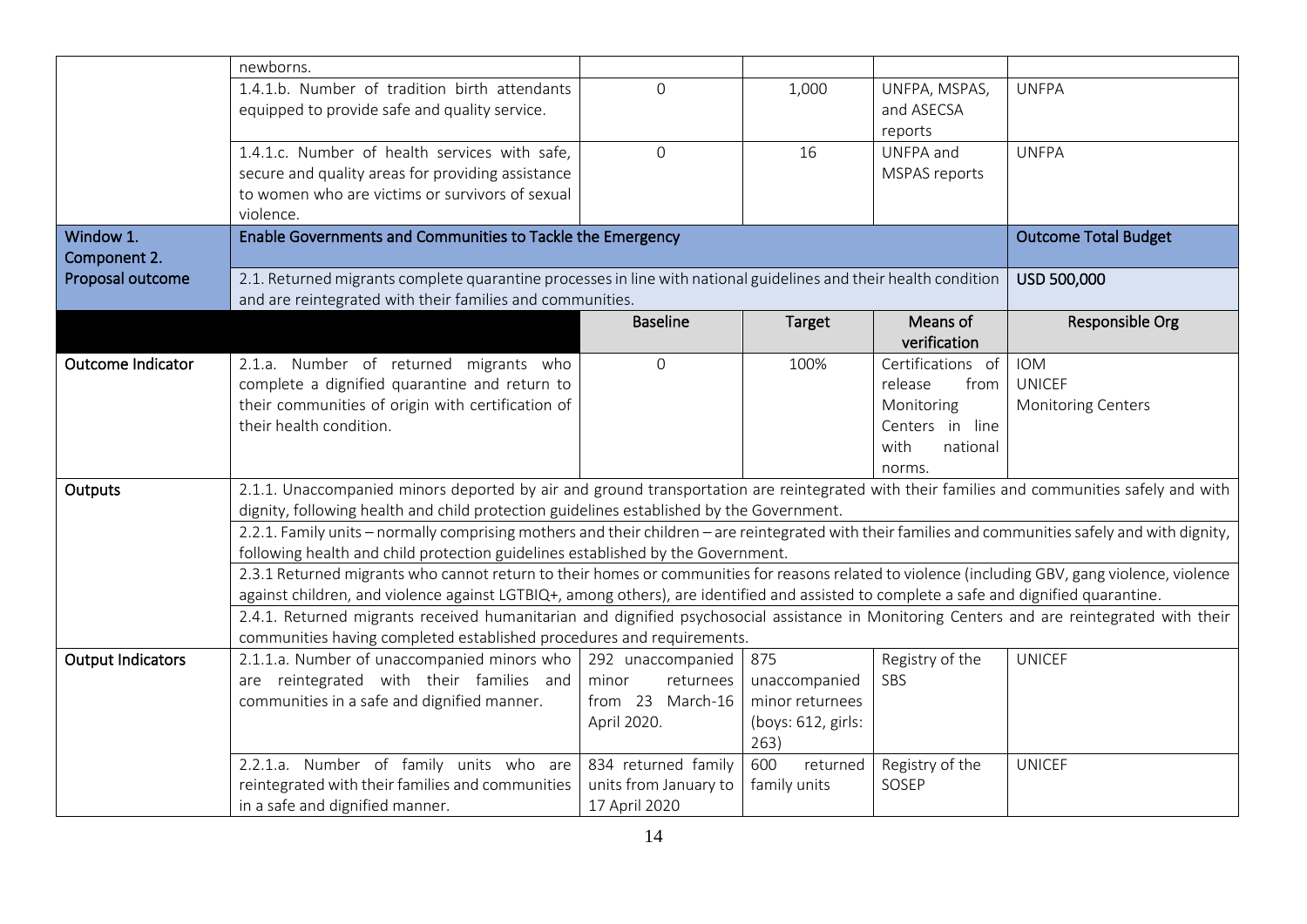| 2.3.1. Number of returned migrants who cannot<br>return to their home or communities for reasons<br>of violence and complete a safe and dignified<br>quarantine. | $\Omega$ | 245 persons<br>(male: 143,<br>female: 83,<br>LGBTI persons:<br>19) | Identification<br>registry<br>established<br>in<br>the management<br>protocols for the<br>treatment<br>of<br>these people in<br>the Monitoring<br>Centers. | IOM (with advice from UNHCR) |
|------------------------------------------------------------------------------------------------------------------------------------------------------------------|----------|--------------------------------------------------------------------|------------------------------------------------------------------------------------------------------------------------------------------------------------|------------------------------|
| 2.4.1. Number of returned migrants<br>who<br>dignified<br>humanitarian<br>received<br>and<br>psychosocial assistance in Monitoring Centers.                      | $\Omega$ | 7,000 returned<br>migrants (male:<br>6,090, female:<br>910)        | Identification<br>registry<br>established<br>in<br>the management<br>protocols for the<br>of<br>treatment<br>these people in<br>the Monitoring<br>Centers. | <b>IOM</b>                   |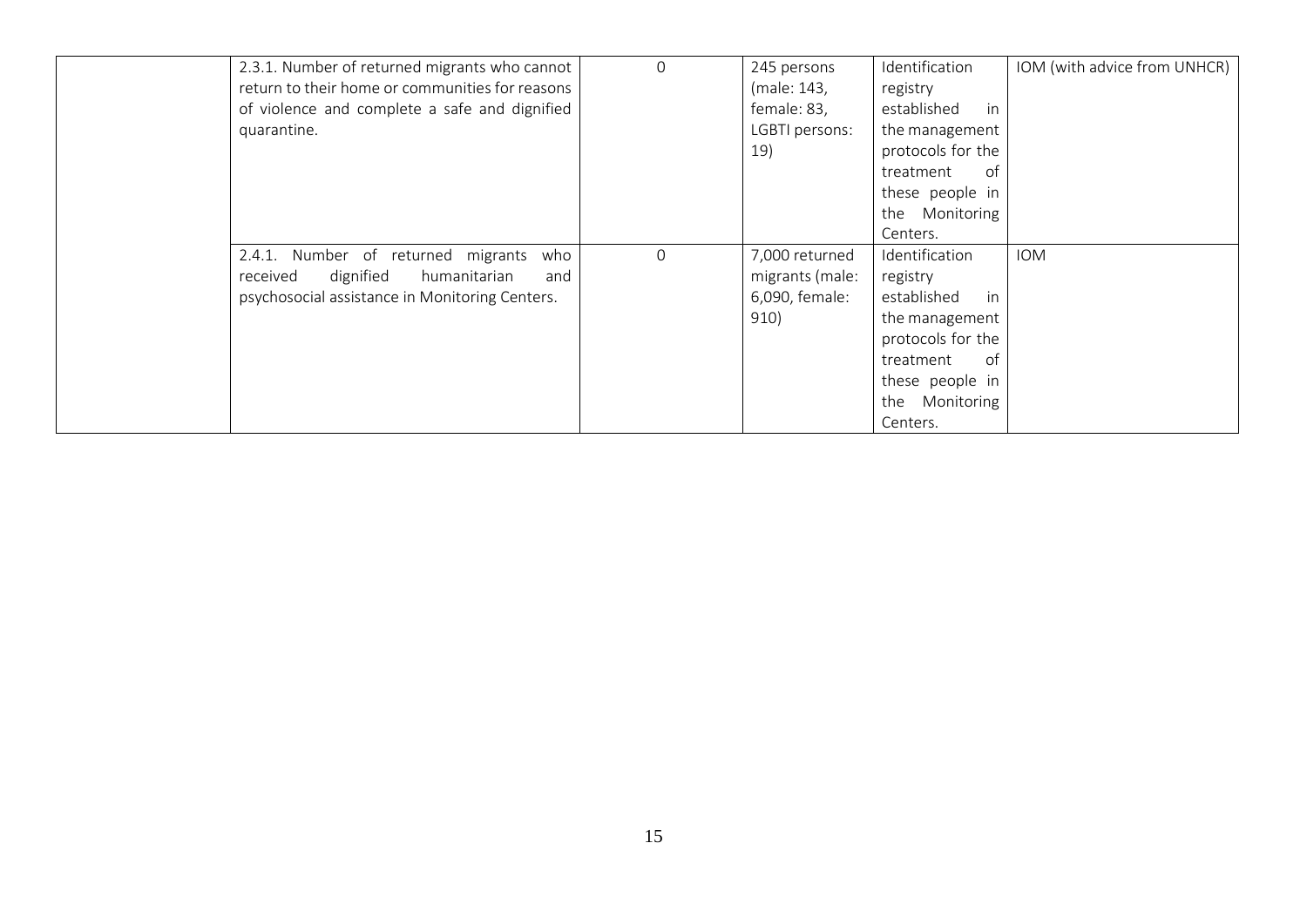# SDG Targets and Indicators

|                                                                                                                                                                                            | Sustainable Development Goals (SDGs) [select max 3 goals]                                                                     |                                 |             |                                                                                                                                                                  |                                               |  |  |  |
|--------------------------------------------------------------------------------------------------------------------------------------------------------------------------------------------|-------------------------------------------------------------------------------------------------------------------------------|---------------------------------|-------------|------------------------------------------------------------------------------------------------------------------------------------------------------------------|-----------------------------------------------|--|--|--|
|                                                                                                                                                                                            | SDG 1 (No poverty)                                                                                                            |                                 |             | SDG 9 (Industry, Innovation and Infrastructure)                                                                                                                  |                                               |  |  |  |
|                                                                                                                                                                                            | SDG 2 (Zero hunger)                                                                                                           |                                 | $\boxtimes$ | SDG 10 (Reduced Inequalities)                                                                                                                                    |                                               |  |  |  |
| $\times$                                                                                                                                                                                   | SDG 3 (Good health & well-being)                                                                                              |                                 |             | SDG 11 (Sustainable Cities & Communities)                                                                                                                        |                                               |  |  |  |
|                                                                                                                                                                                            | SDG 4 (Quality education)                                                                                                     |                                 |             | SDG 12 (Responsible Consumption & Production)                                                                                                                    |                                               |  |  |  |
| $\boxtimes$                                                                                                                                                                                | SDG 5 (Gender equality)                                                                                                       |                                 |             | SDG 13 (Climate action)                                                                                                                                          |                                               |  |  |  |
|                                                                                                                                                                                            | SDG 6 (Clean water and sanitation)                                                                                            |                                 |             | SDG 14 (Life below water)                                                                                                                                        |                                               |  |  |  |
|                                                                                                                                                                                            | SDG 7 (Sustainable energy)                                                                                                    |                                 |             | SDG 15 (Life on land)                                                                                                                                            |                                               |  |  |  |
|                                                                                                                                                                                            | SDG 8 (Decent work & Economic Growth)                                                                                         |                                 |             | SDG 16 (Peace, justice & strong institutions)                                                                                                                    |                                               |  |  |  |
| SDG 17 (Partnerships for the Goals)                                                                                                                                                        |                                                                                                                               |                                 |             |                                                                                                                                                                  |                                               |  |  |  |
|                                                                                                                                                                                            | <b>Relevant SDG Targets and Indicators</b>                                                                                    |                                 |             |                                                                                                                                                                  |                                               |  |  |  |
| <b>Target</b>                                                                                                                                                                              |                                                                                                                               | Indicator # and Description     |             |                                                                                                                                                                  | <b>Estimated %</b><br><b>Budget allocated</b> |  |  |  |
| Target 3.D. Strengthen the capacity of all<br>countries, in particular developing<br>countries, for early warning, risk<br>reduction and management of national<br>and global health risks |                                                                                                                               |                                 |             | 3.D.1. International Health Regulations (IHR) capacity and health emergency preparedness                                                                         | 45%                                           |  |  |  |
| Target 3.1. By 2030, reduce the global<br>maternal mortality ratio to less than 70<br>per 100,000 live births                                                                              |                                                                                                                               |                                 |             | 3.1.2. By 2030, reduce the global maternal mortality ratio to less than 70 per 100,000 live<br>births Proportion of births attended by skilled health personnel. | 5%                                            |  |  |  |
|                                                                                                                                                                                            | Target 3.2. By 2030, end preventable<br>deaths of newborns and children under 5<br>years of age, with all countries aiming to | 3.2.2. Neonatal mortality rate. |             |                                                                                                                                                                  |                                               |  |  |  |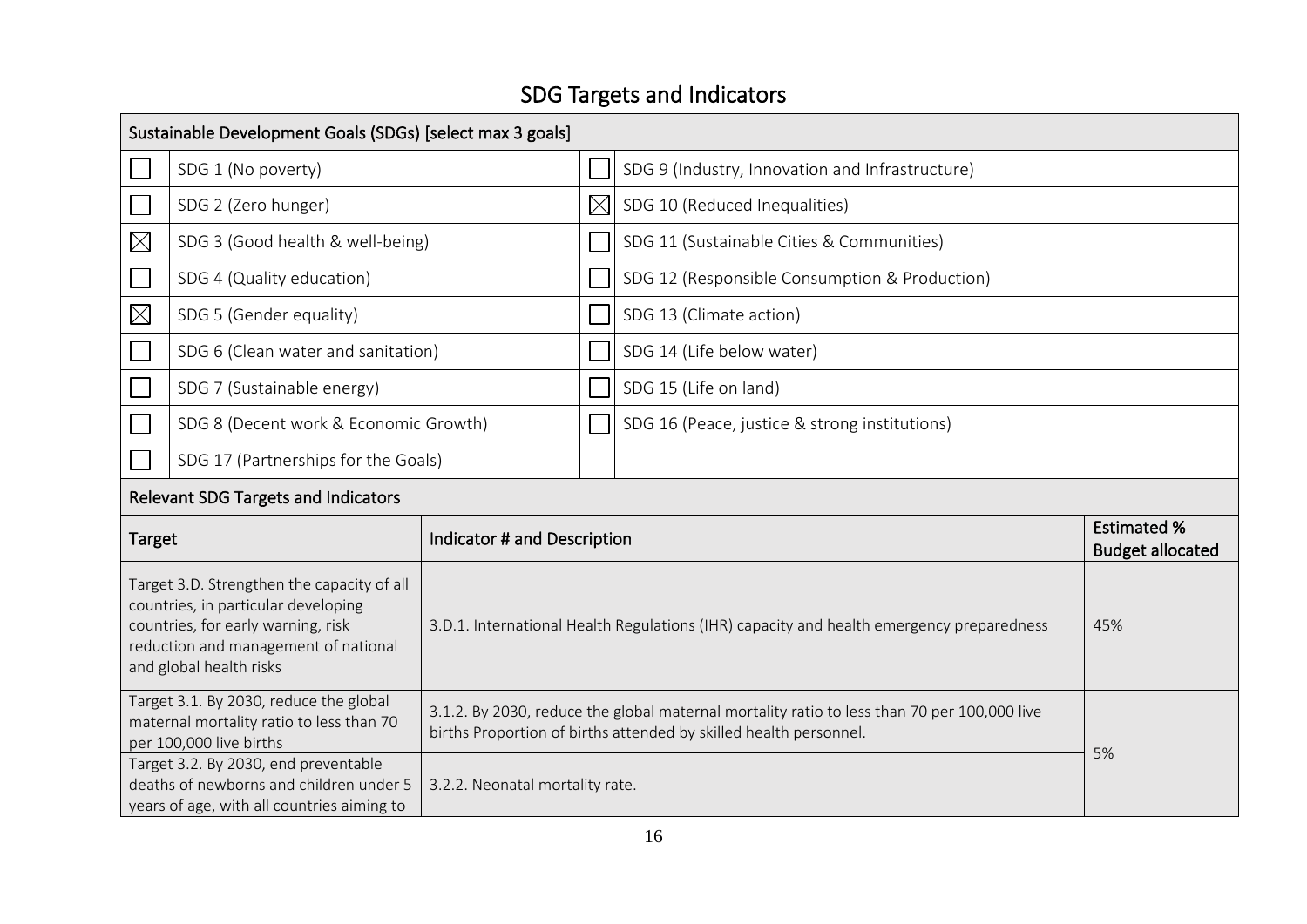| reduce neonatal mortality to at least as<br>low as 12 per 1,000 live births and |                                                                                            |     |
|---------------------------------------------------------------------------------|--------------------------------------------------------------------------------------------|-----|
| under-5 mortality to at least as low as 25                                      |                                                                                            |     |
| per 1,000 live births.                                                          |                                                                                            |     |
| Target 5.1. End all forms of                                                    | 5.1. Whether or not legal frameworks are in place to promote, enforce and monitor equality |     |
| discrimination against all women and                                            | and non-discrimination on the basis of sex.                                                |     |
| girls everywhere.                                                               |                                                                                            |     |
| Target 5.2. Eliminate all forms of                                              |                                                                                            | 5%  |
| violence against all women and girls in                                         | 5.2. Proportion of women and girls aged 15 years and older subjected to sexual violence by |     |
| the public and private spheres, including                                       | persons other than an intimate partner in the previous 12 months, by age and place of      |     |
| trafficking and sexual and other types of                                       | occurrence.                                                                                |     |
| exploitation.                                                                   |                                                                                            |     |
| Target 10.7. Facilitate orderly, safe,                                          |                                                                                            |     |
| regular and responsible migration and                                           |                                                                                            |     |
| mobility of people, including through the                                       | 10.7.2. Number of countries that have implemented well-managed migration policies.         | 45% |
| implementation of planned and well-                                             |                                                                                            |     |
| managed migration policies                                                      |                                                                                            |     |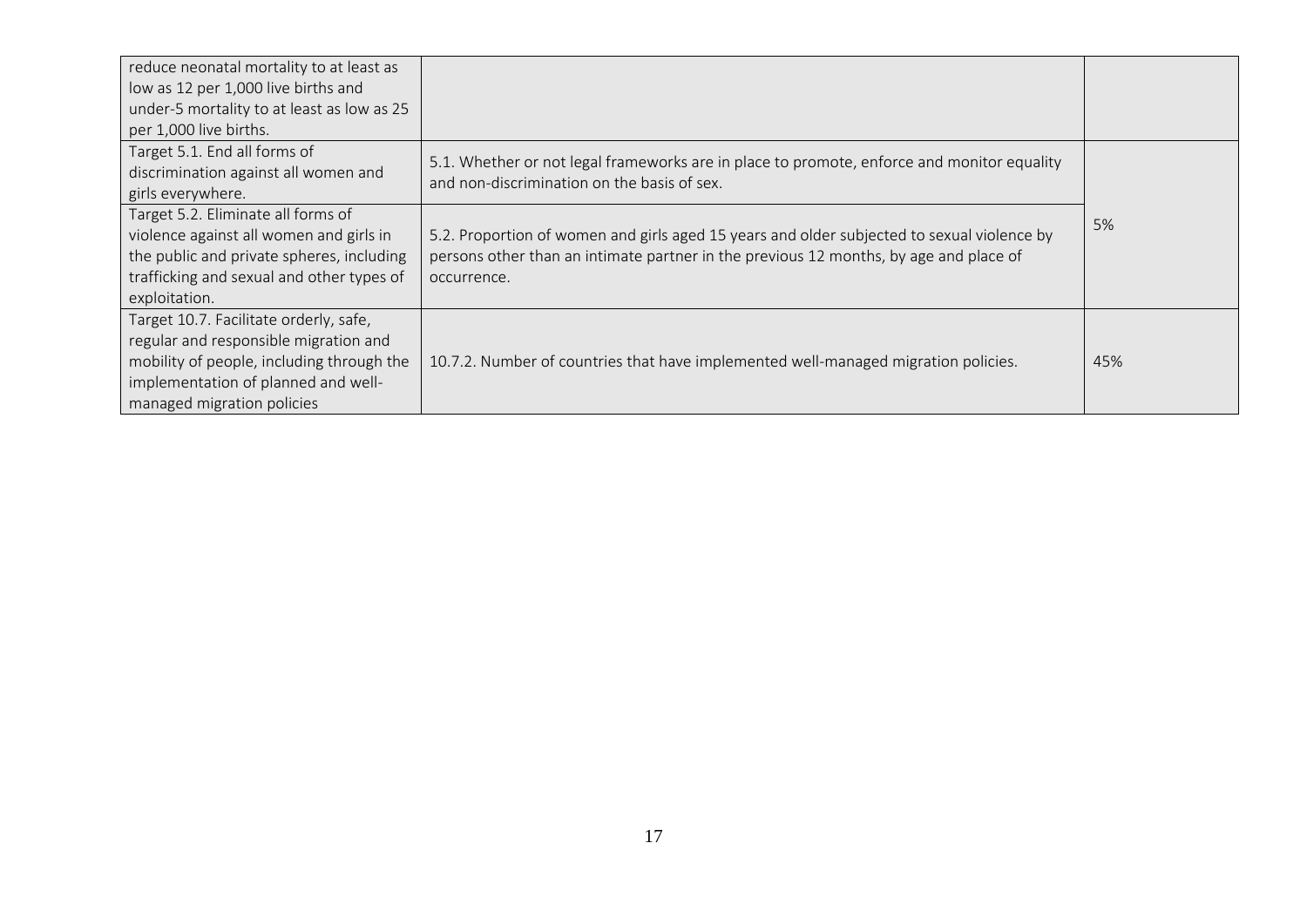# Risk

| Event                                                                                                                                                                          | Categories         | Level          | Likelihood          | Impact              | <b>Mitigating Measures</b>                                                                                                                                                                                                                                                                                                                                          | <b>Risk Owner</b> |
|--------------------------------------------------------------------------------------------------------------------------------------------------------------------------------|--------------------|----------------|---------------------|---------------------|---------------------------------------------------------------------------------------------------------------------------------------------------------------------------------------------------------------------------------------------------------------------------------------------------------------------------------------------------------------------|-------------------|
|                                                                                                                                                                                | Financial          | 3 - Very High  | $6$ – Expected      | $5 -$ Extreme       | (List the specific mitigation                                                                                                                                                                                                                                                                                                                                       |                   |
|                                                                                                                                                                                | Operational        | $2 - Medium$   | $5 -$ Highly Likely | $4 - Major$         | measures)                                                                                                                                                                                                                                                                                                                                                           |                   |
|                                                                                                                                                                                | Organizational     | High           | $4$ – Likely        | 3-Moderate          |                                                                                                                                                                                                                                                                                                                                                                     |                   |
|                                                                                                                                                                                | Political          | $1 - Low$      | 3-Moderate          | $2 -$ Minor         |                                                                                                                                                                                                                                                                                                                                                                     |                   |
|                                                                                                                                                                                | (regulatory and/or |                | 2 - Low Likelihood  | $1$ – Insignificant |                                                                                                                                                                                                                                                                                                                                                                     |                   |
|                                                                                                                                                                                | strategic)         |                | 1- Not Likely       |                     |                                                                                                                                                                                                                                                                                                                                                                     |                   |
|                                                                                                                                                                                |                    |                | 0 - Not Applicable  |                     |                                                                                                                                                                                                                                                                                                                                                                     |                   |
| Risk1<br>Global<br>market<br>depletion of PPE<br>and<br>other<br>essential supplies                                                                                            | Operational        | 3              | 6                   | 4                   | Research and find<br>local<br>$\bullet$<br>providers<br>and<br>international<br>procurement<br>mechanisms                                                                                                                                                                                                                                                           | PAHO/WHO          |
| Risk 2<br>High turnover of<br>health authorities<br>interruption<br>and<br>technical<br>of<br>cooperation<br>processes                                                         | Political          | $\overline{3}$ | 5                   | $\overline{4}$      | with<br>Advocacy<br>new<br>$\bullet$<br>authorities and continuity<br>with local technical level<br>strengthening<br>of<br>for<br>cooperation.                                                                                                                                                                                                                      | PAHO/WHO          |
| Risk 3<br>Institutional<br>of<br>weakness<br>government<br>counterparts (e.g.<br>lack of definition<br>the<br><i>in</i><br>administration of<br>monitoring<br>the<br>centers). | Organizational     | $\overline{2}$ | $\overline{3}$      | $\mathsf{3}$        | Advocacy with political<br>$\bullet$<br>and<br>operational<br>authorities<br>of<br>the<br>Government.<br>An MoU will be developed<br>$\bullet$<br>with SOSEP and SBS to<br>ensure guarantee the<br>proposed actions.<br>Meetings<br>to<br>monitor<br>results will<br>held<br>be<br>continuously,<br>providing<br>both<br>political<br>and<br>operational follow up. | UNICEF/IOM        |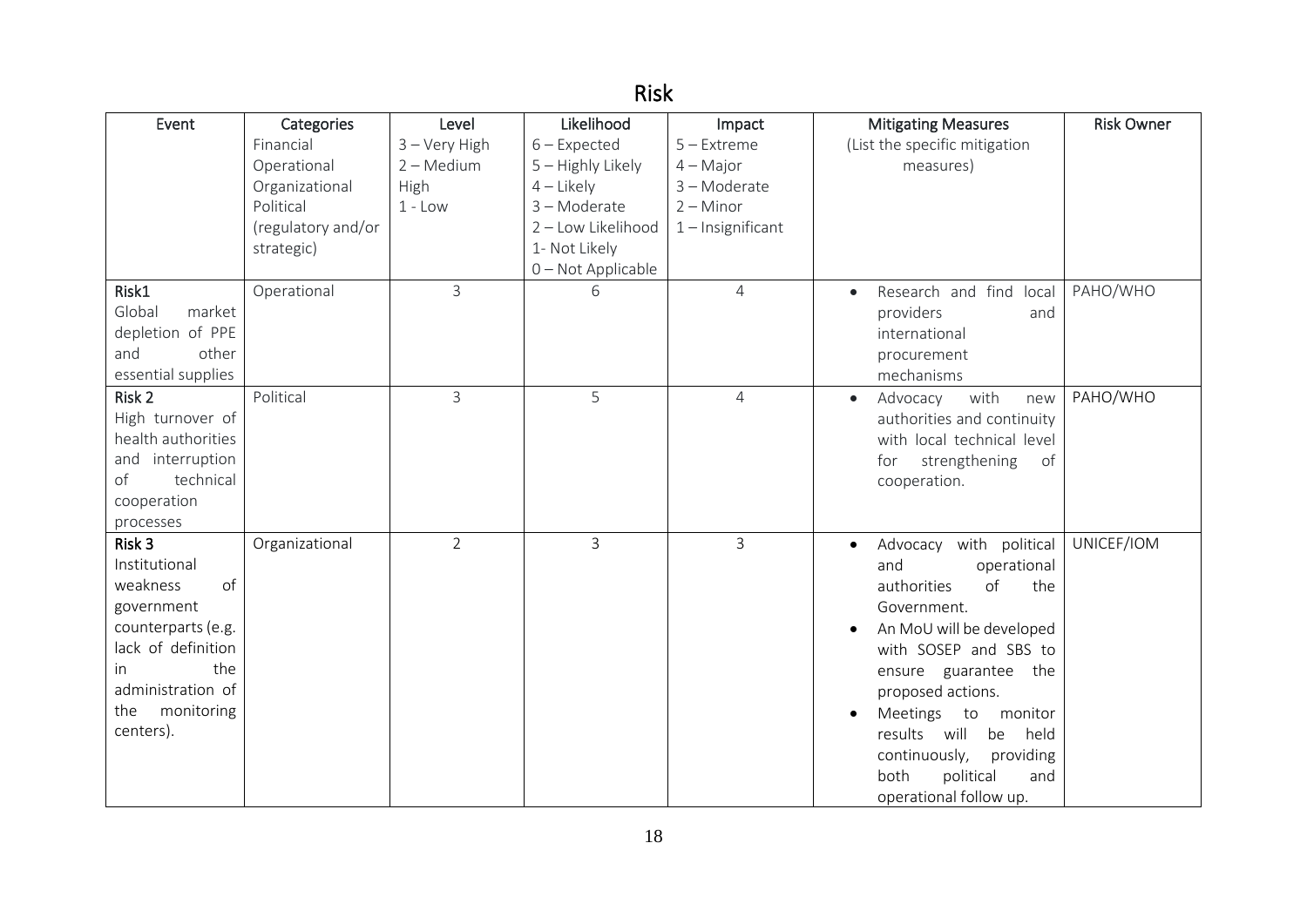# Budget by UNDG Categories

| <b>Budget Lines</b>                 | <b>Fiscal Year</b> | Description                                                                                                                 | Agency 1<br>PAHO/WHO | Agency 2<br><b>UNFPA</b> | Agency 1<br><b>OIM</b> | Agency 2<br><b>UNICEF</b> | <b>Total</b><br><b>USD</b> |
|-------------------------------------|--------------------|-----------------------------------------------------------------------------------------------------------------------------|----------------------|--------------------------|------------------------|---------------------------|----------------------------|
| 1. Staff and other personnel        | 2020               | National<br>professional<br>consultant,<br>logistician, driver<br>and<br>administrative<br>assistant                        | \$62,000             |                          |                        |                           | \$87,000                   |
|                                     |                    | 50% of the salary<br>cost of an expert<br>on child<br>migration.                                                            |                      |                          |                        | \$25,000                  |                            |
| 2. Supplies, Commodities, Materials |                    | PPE, HEPA filters,<br>hospitals air<br>extractors and<br>labs supplies                                                      | \$216,000            |                          |                        |                           |                            |
|                                     | 2020               | 1,000 sets of<br>personal<br>protective<br>equipment (PPE)<br>for traditional<br>birth attendants<br>and their<br>patients. |                      | \$27,729                 |                        |                           | \$340,955                  |
|                                     |                    | 7,000 hygiene<br>kits                                                                                                       |                      |                          |                        | \$8,645                   |                            |
|                                     |                    | 1,100 warm<br>clothing kits                                                                                                 |                      |                          | \$88,581               |                           |                            |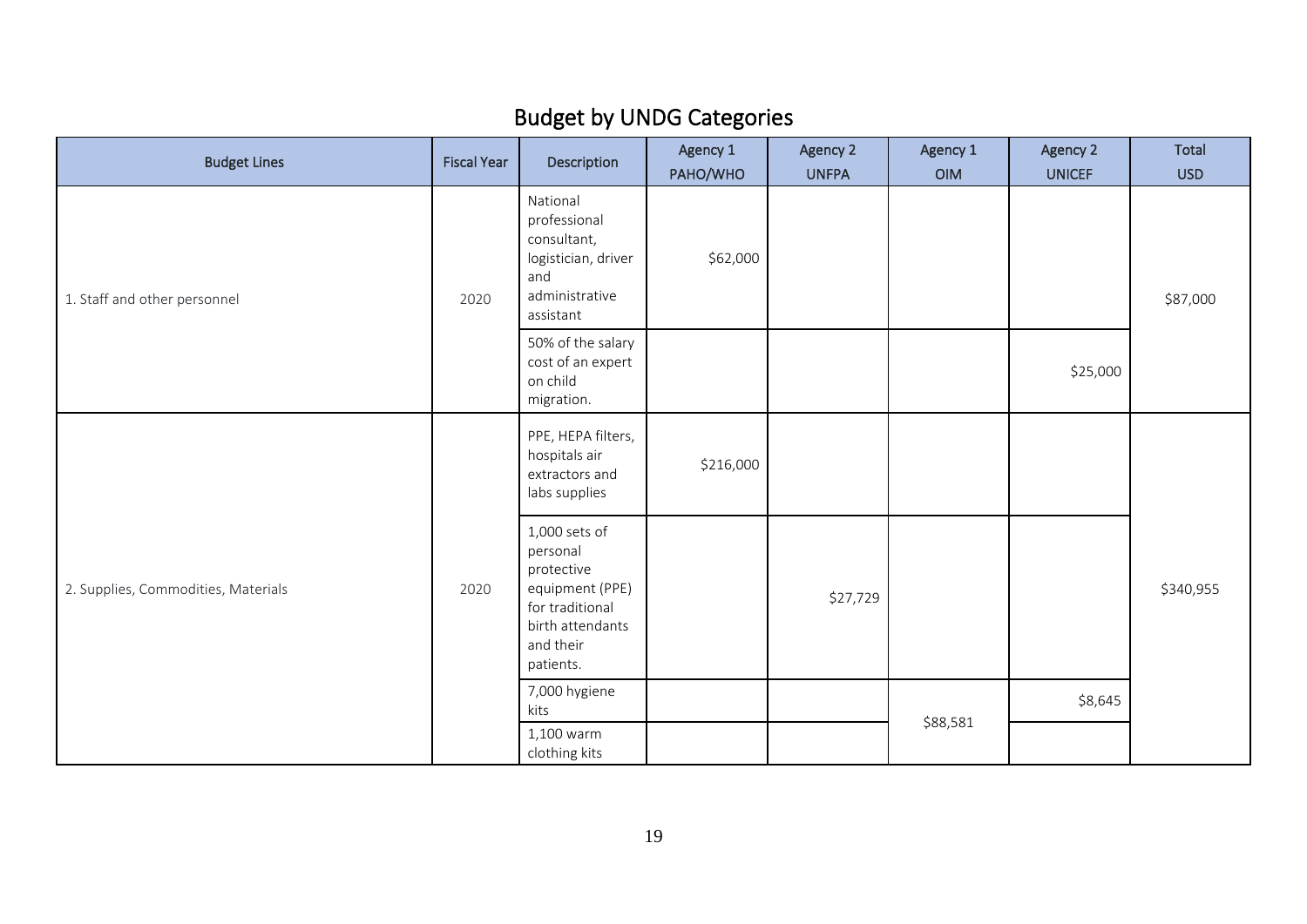| 3. Equipment, Vehicles, and Furniture, incl. Depreciation | 2020 | Data entry<br>equipment for<br>health units                                                                                                           | \$14,000  |         |           |  | \$14,000  |
|-----------------------------------------------------------|------|-------------------------------------------------------------------------------------------------------------------------------------------------------|-----------|---------|-----------|--|-----------|
| 4. Contractual services                                   | 2020 | Trainings,<br>technical and<br>professional<br>services for<br>health facilities                                                                      | \$118,561 |         |           |  |           |
|                                                           |      | Design and<br>printing of<br>educational<br>materials for<br>community and<br>institutional work<br>on maternal<br>health, GBV and<br>sexual violence |           | \$4,000 |           |  | \$242,625 |
|                                                           |      | 6 educators y 2<br>psychologists.                                                                                                                     |           |         |           |  |           |
|                                                           |      | Food services<br>(for 1 monitoring<br>center)                                                                                                         |           |         | \$120,064 |  |           |
|                                                           |      | Cleaning services<br>(for 1 monitoring<br>center)                                                                                                     |           |         |           |  |           |
| 5. Travel                                                 | 2020 | Per diem and<br>transportation<br>expenses                                                                                                            | \$10,000  |         |           |  | \$10,000  |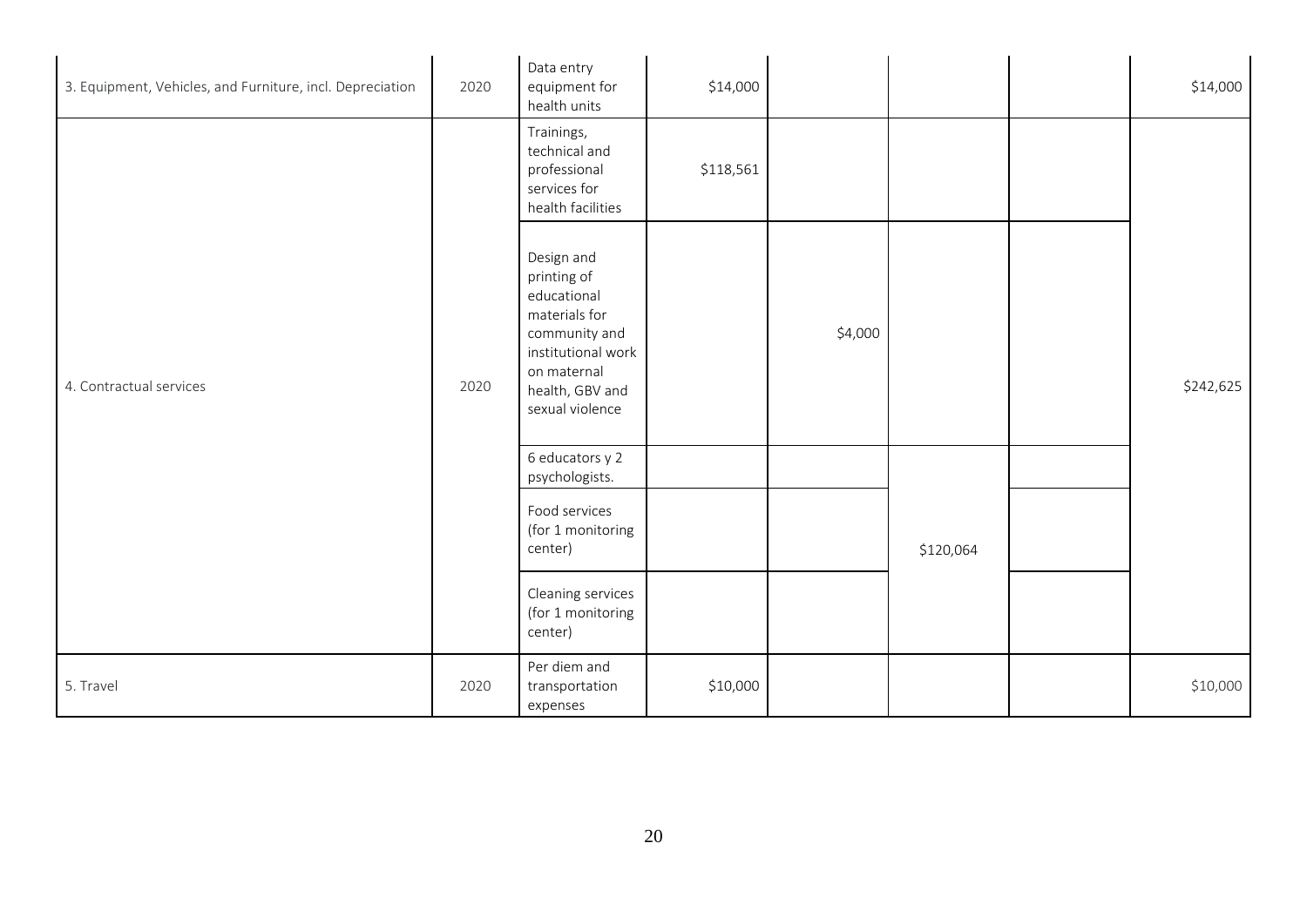| 6. Transfers and Grants to Counterparts     |      | Grant to OSAR<br>and ASECSA to<br>support the<br>implementation<br>of safe health<br>spaces at<br>institutional and<br>community levels     |           | \$15,000 |           |           |             |
|---------------------------------------------|------|---------------------------------------------------------------------------------------------------------------------------------------------|-----------|----------|-----------|-----------|-------------|
|                                             | 2020 | Transfer to UN<br>Women for the<br>prevention of<br>stigma,<br>discrimination<br>and GBV, with<br>emphasis on<br>returned migrant<br>women. |           |          | \$25,000  | \$200,000 | \$240,000   |
|                                             |      | 4 workplans with<br>the PGN, SOSEP<br>and SBS to<br>implement 4<br>temporary<br>centers for<br>unaccompanied<br>minors and<br>family units. |           |          |           |           |             |
| 7. General Operating and other Direct Costs | 2020 |                                                                                                                                             |           |          |           |           |             |
| Sub Total Programme Costs                   |      |                                                                                                                                             | \$420,561 | \$46,729 | \$233,645 | \$233,645 | \$934,580   |
| 8. Indirect Support Costs * 7%              |      |                                                                                                                                             | \$29,439  | \$3,271  | \$16,355  | \$16,355  | \$65,421    |
| Total                                       |      |                                                                                                                                             | \$450,000 | \$50,000 | \$250,000 | \$250,000 | \$1,000,000 |